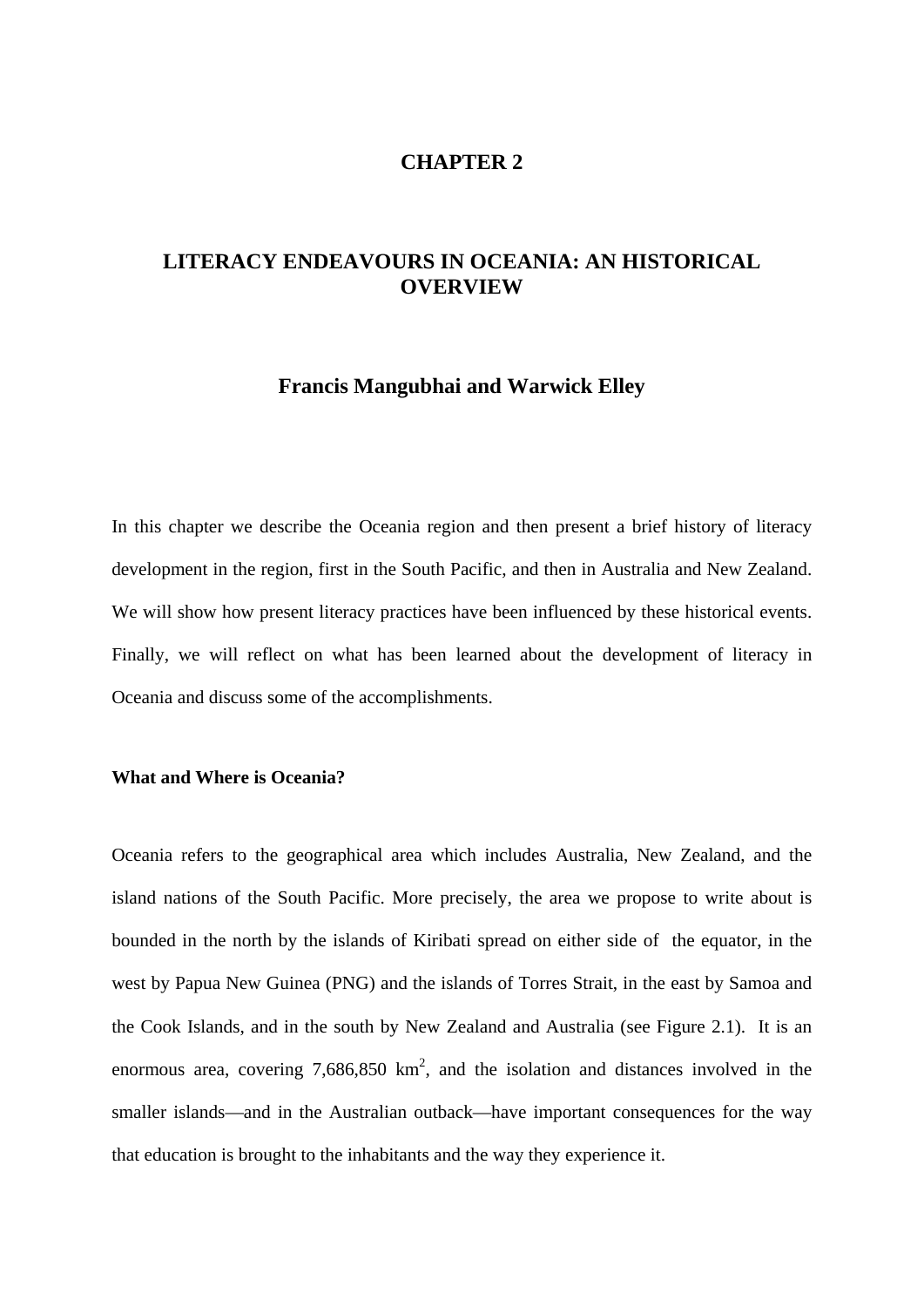The hallmark of the countries which comprise Oceania is their enormous diversity—in size, population, ethnicity, wealth, language, educational resources, literacy levels, and teaching styles, to name a few obvious characteristics. Thus, at one extreme, Australia has an area of nearly 8 million  $km^2$  and a population close to 20 million people. Next in order of size are PNG and New Zealand, both of which have populations around 4 million people. At the other extreme, the island states of Niue and Tokelau consist of tiny atolls, each with fewer than 2,000 people .



**Insert Figure 2.1 about here**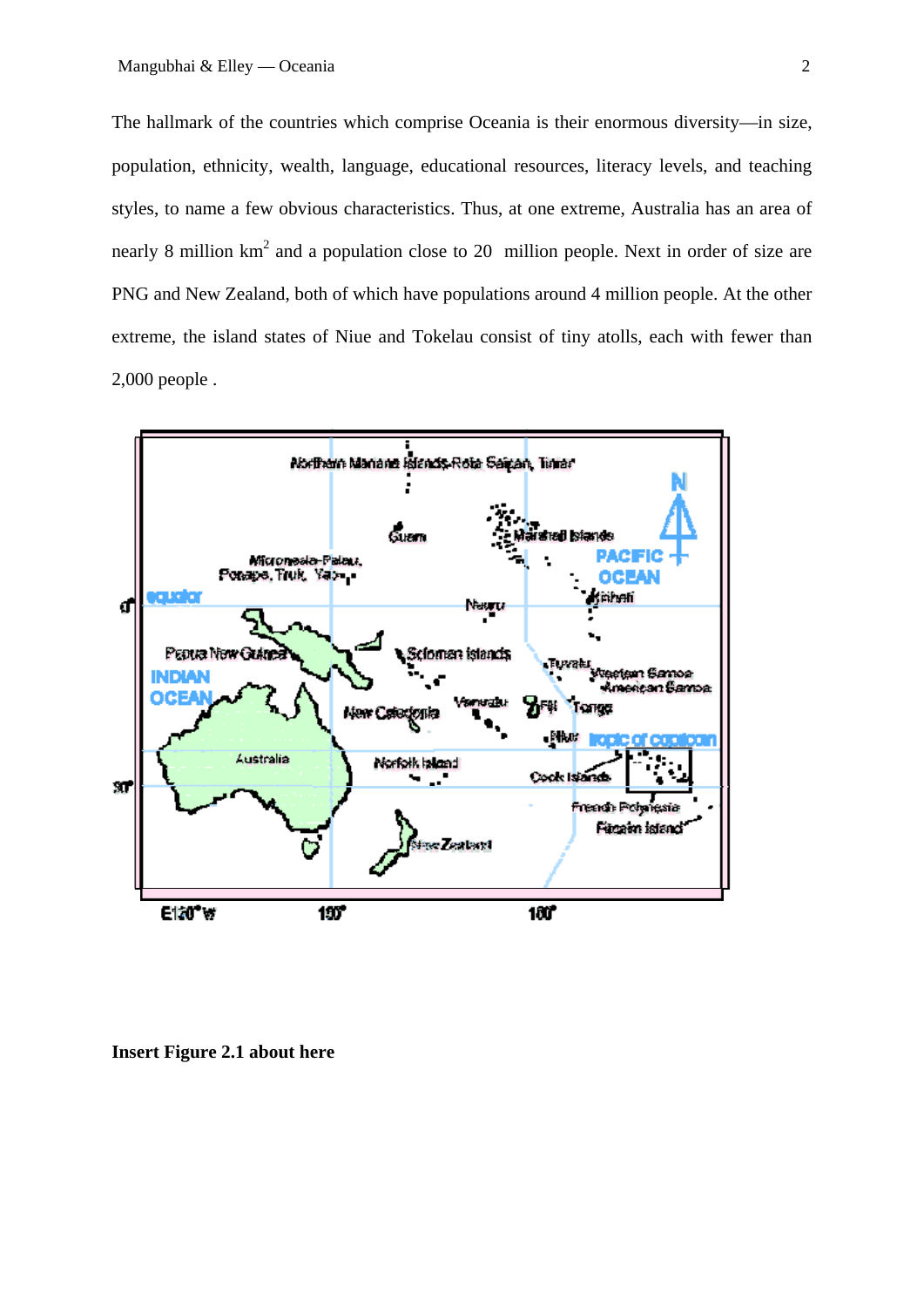The ethnic diversity of the region is reflected in six main racial groups. *Melanesians* are found mostly in the west, in Papua New Guinea, Solomon Islands, and Vanuatu. They include the indigenous people of Fiji. *Micronesians* live in the northern islands of Kiribati and Nauru. *Polynesians* are found in the east and south, in Samoa, Tokelau, Niue, Tuvalu, Tonga, and Cook Islands, and include the Mäoris of New Zealand. *Aborigines* and *Torres Strait Islanders* are distributed throughout Australia, with *Europeans* making up the majority of the populations of Australia and New Zealand. In addition, nearly half the population of Fiji is of Indian origin, and increasing numbers of Asian immigrants, chiefly from Hong Kong, Vietnam, Taiwan, China, and South Korea have moved into New Zealand and Australia. In the past three decades there has also been a rapid influx of Pacific Islanders into New Zealand, particularly from Samoa, Cook Islands, Niue, and Tokelau, to such an extent that Auckland is now the largest Polynesian city in the world. Substantial numbers of Pacific Islanders have also migrated to Australia, lending distinctive characteristics to some suburbs, as in Inala, a suburb of Brisbane, where there is a concentration of Samoan people.

## **Linguistic Differences**

Not surprisingly, these various peoples exhibit distinct cultures and language patterns. While English is the first language of most of the Europeans, and one of the official languages of many of the island states, it is usually not the first language of speech (mother tongue) or of early literacy in many of the Pacific islands. In the north and east, each country has its own indigenous language (such as Kiribati, Samoan, Tongan, and Cook Islands Mäori) and each is the main language of the home and the primary school.

In the west, the language situation is quite different. Papua New Guinea is home to over 800 languages, while the Solomon Islands and Vanuatu each have well over 70. Children in these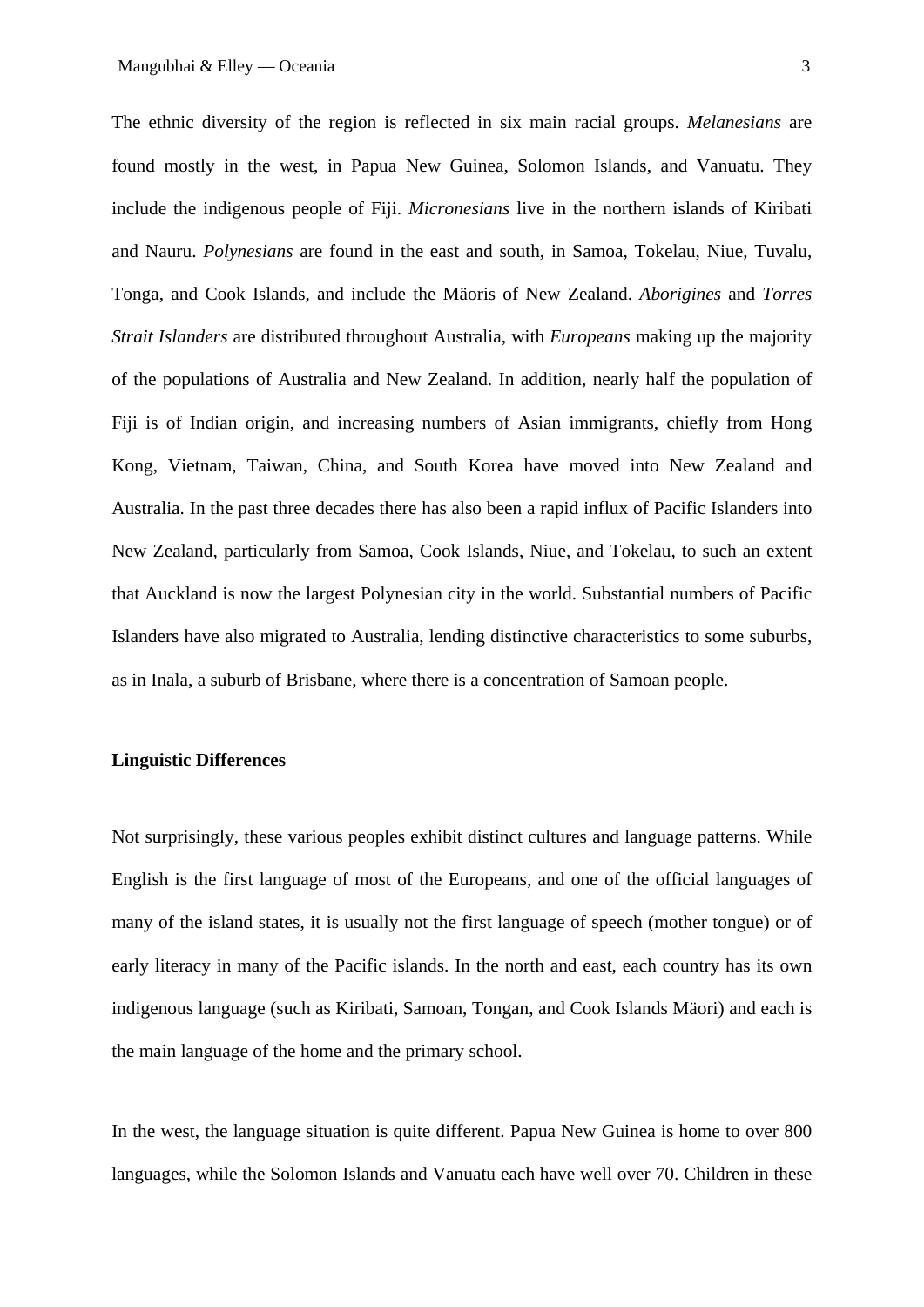countries are typically introduced to literacy in one of the common languages, usually English, but sometimes French, as there are few literacy resources or qualified teachers in the students' first language. A notable innovation was the development of Tok Ples Pri Skuls in PNG in the late 1970s, which introduced, in those languages where possible and desired by the community, early literacy in the children's mother tongue (Siegel, 1997).

English is the first and main official language of the majority in New Zealand and Australia, but there is a recent emphasis on teaching and providing resources in the native tongue of minority groups, especially in Mäori and Samoan in New Zealand. There are various state-led initiatives for the Aboriginal languages in Australia, but there is an overall lack of promotion of them (Nicholls, 2001). The 1996 Indigenous Languages Framework, launched to allow students to study indigenous languages in all Australian states up to the highest levels in high schools, could have heralded a change but a new government in 1996 had other priorities. English is also the major language of secondary and tertiary education throughout most of the region. Its use in schools in the countries, other than Australia and New Zealand, is reinforced because examination boards, whether in-country as in Fiji and PNG or the regional South Pacific Board of Educational Assessment, set standard papers (in English) for students who speak a wide variety of first languages.

## **Educational Participation Differences**

In respect to wealth, Australia and New Zealand have relatively strong economies, and both provide aid to the rest of the region. Most of the islands of the South Pacific are not blessed with an abundance of readily tradeable natural resources and find it a challenge to cope economically in a global environment. Indeed, it is claimed that the South Pacific region is the most heavily aid-dependent, per head of population, in the world (Matthewson, 1994;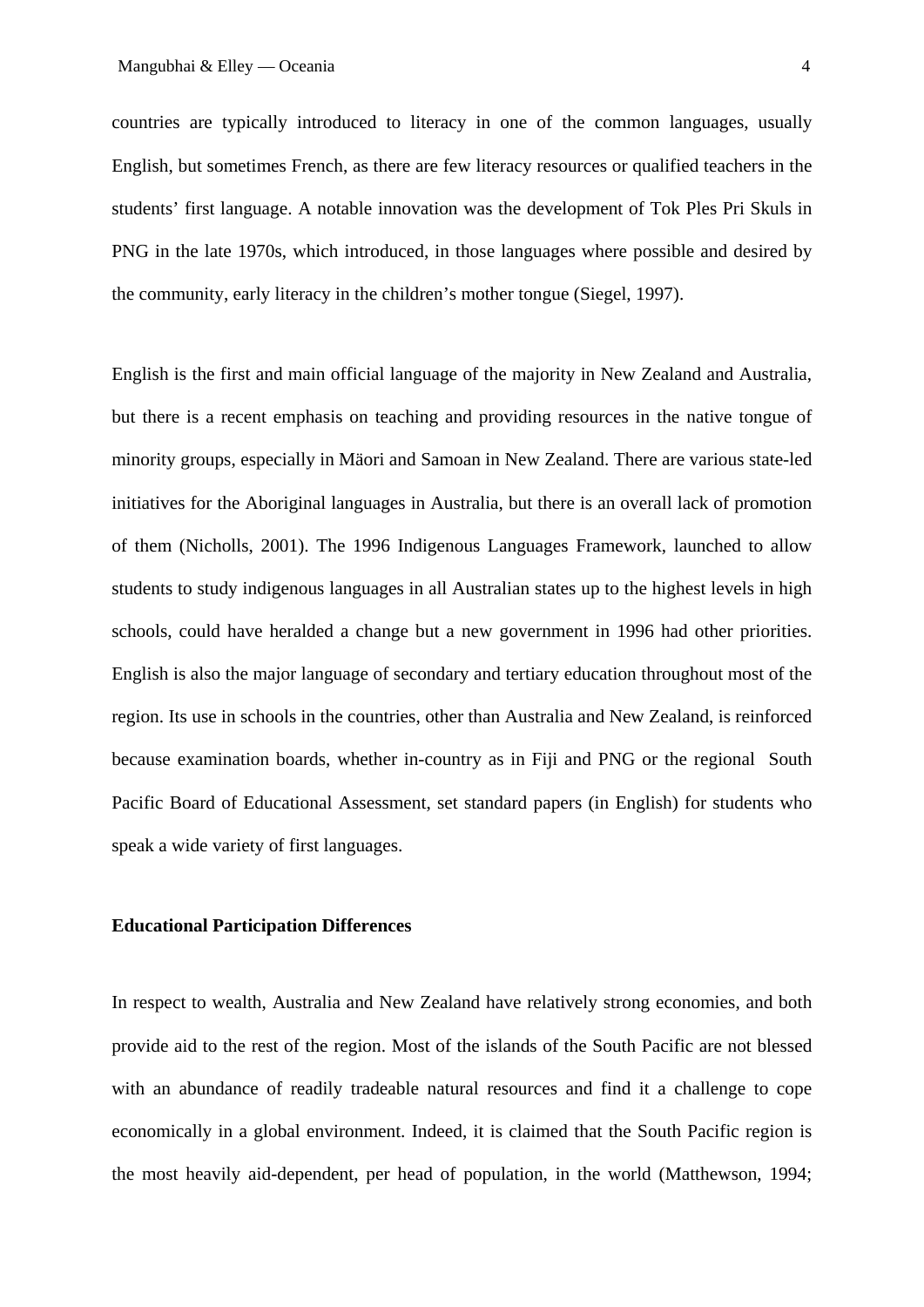Thaman, 1993). These variations in wealth translate into huge differences in educational opportunities, literacy levels, and health status (Fairburn-Dunlop, 2000). While New Zealand and Australian students enjoy full participation at primary and secondary levels and between 20 to 30% of people aged 20 to 29 years attend a tertiary institution, the figures for PNG and Solomon Islands, for instance, are less than 50% at primary level, 20% at secondary, and only 1 to 2% at tertiary level (United Nations Development Programme, 1999). Few of the islands can afford a national system of education for all, and most governments have subsidized the establishment of schools set up by religious and private institutions, often with assistance from teachers from New Zealand, Australia, and England or France. Most countries still have selective systems of education, with secondary and tertiary places limited to a few of the academically more successful students.

## **Qualitative Differences**

Literacy rates in New Zealand and Australia are virtually 99% by UNESCO criteria, compared with about 30% in Melanesian countries of the west. As for health, there are large discrepancies in such factors as access to clean water, doctors, and hospitals, and likewise in infant mortality rates and life expectancy (Thaman, 1993; United Nations Development Programme, 1999).

Variations in the quality of education throughout the region are reflected in such statistics as the number of suitably trained teachers, access to school and class libraries, computers, and science laboratories, to name a few. Classes in the poorer countries are often large and the teaching is authoritarian, with minimal participation by the students or group work. Curricula and examination systems frequently still reflect the colonial models introduced by English, French, and religious authorities from Western cultures, although numerous attempts have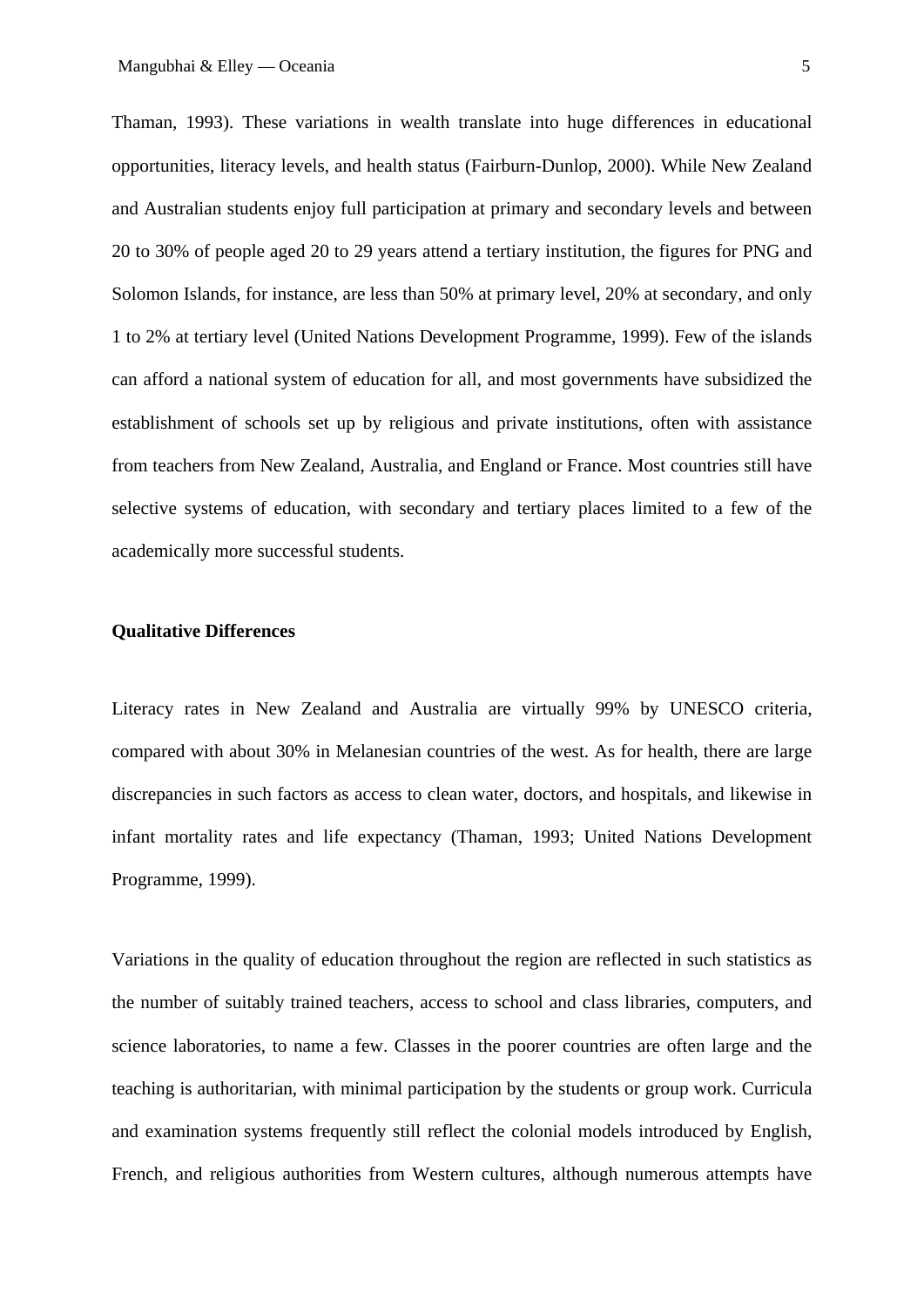been made to introduce locally relevant themes and resources into the schools of many countries in recent years. Some examples are the United Nations Development Programme Curriculum Project of the late 1960s, the South Pacific Literacy Education Course (SPLEC) of the early 1990s, the Pacific Science Series designed to help improve the quality of primary science teaching, funded by New Zealand and UNESCO **Apia Office** (Taylor & Alchin, 2001), special readers developed for Aboriginal and Torres Strait Island children in North Queensland in the early 1990s by the Regional Office of the (now) Education Queensland, as well as those described in the chapters of this volume.

By contrast, children in New Zealand and Australia typically attend well-funded state or private schools, with suitably-trained, well-educated teachers, and have access to good quality libraries and computers and locally developed curricula and resources. Teaching styles are student-oriented, interest-based, and student participation is widely encouraged. Most children learn to read using book-based (or "whole language") methods, with locally published "real" books. Curricula are frequently revised to keep pace with new research developments. International surveys of achievement consistently show high levels of student performance (Elley, 1992; Organisation of Economic Cooperation and Development, 2001; Thorndike, 1973) and students from many countries pay substantial fees to gain their education in these two countries. There is, of course, always room for improvement, but the differences in the outcomes of education between the two larger, metropolitan nations and the small island states have given rise to a regular flow of aid to provide support and innovation, including in the area of literacy.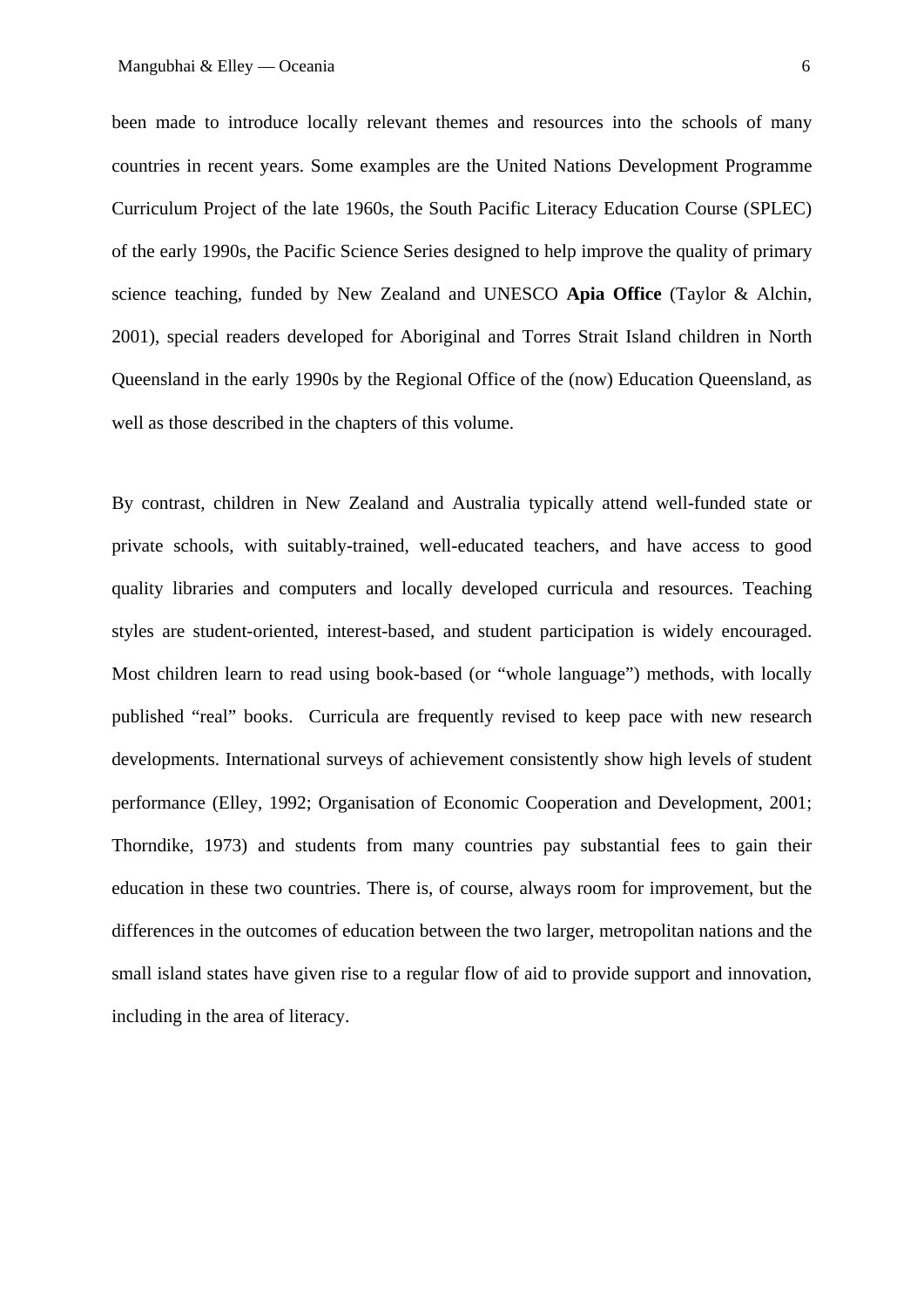#### **History of Literacy in Oceania**

The history of literacy in Oceania will be discussed in two parts. The first will deal with countries in the South Pacific and the second with literacy in Australia and New Zealand. In the latter two countries, the arrival of Europeans had a more profound effect upon the inhabitants of the two countries than in the island states.

#### *South Pacific*

The development of literacy in the vernacular languages in the South Pacific is due almost entirely to the efforts of Christian missionaries who first came to the region in the 19th Century. The chief motivation for acquiring literacy, initially, was to read the Bible and other religious writings. Fiji, which is widely regarded as the meeting place of Melanesia and Polynesia, saw the first missionaries in 1835. Their mission was to convert Fijians to Christianity and one of their major tools towards this end was literacy. They were specifically charged to

… draw up a comprehensive statement respecting the character of the language, and the difference between it and other Polynesian dialects, the principles on which you have settled its grammatical form, and the rules by which you have been guided in translating it into the word of God. (Cargill letters, 18 June 1839, cited in Schütz, 1972, p. 2)

The first missionaries, in fact, arrived in Fiji from the neighbouring island kingdom of Tonga where Christianity and its concomitant literacy (in the Tongan language) had been introduced by 1831 (Ward, 1932/1978). Literacy practices of one type or another in indigenous languages have therefore existed in countries such as Fiji, Tonga, and Western Samoa for over 170 years.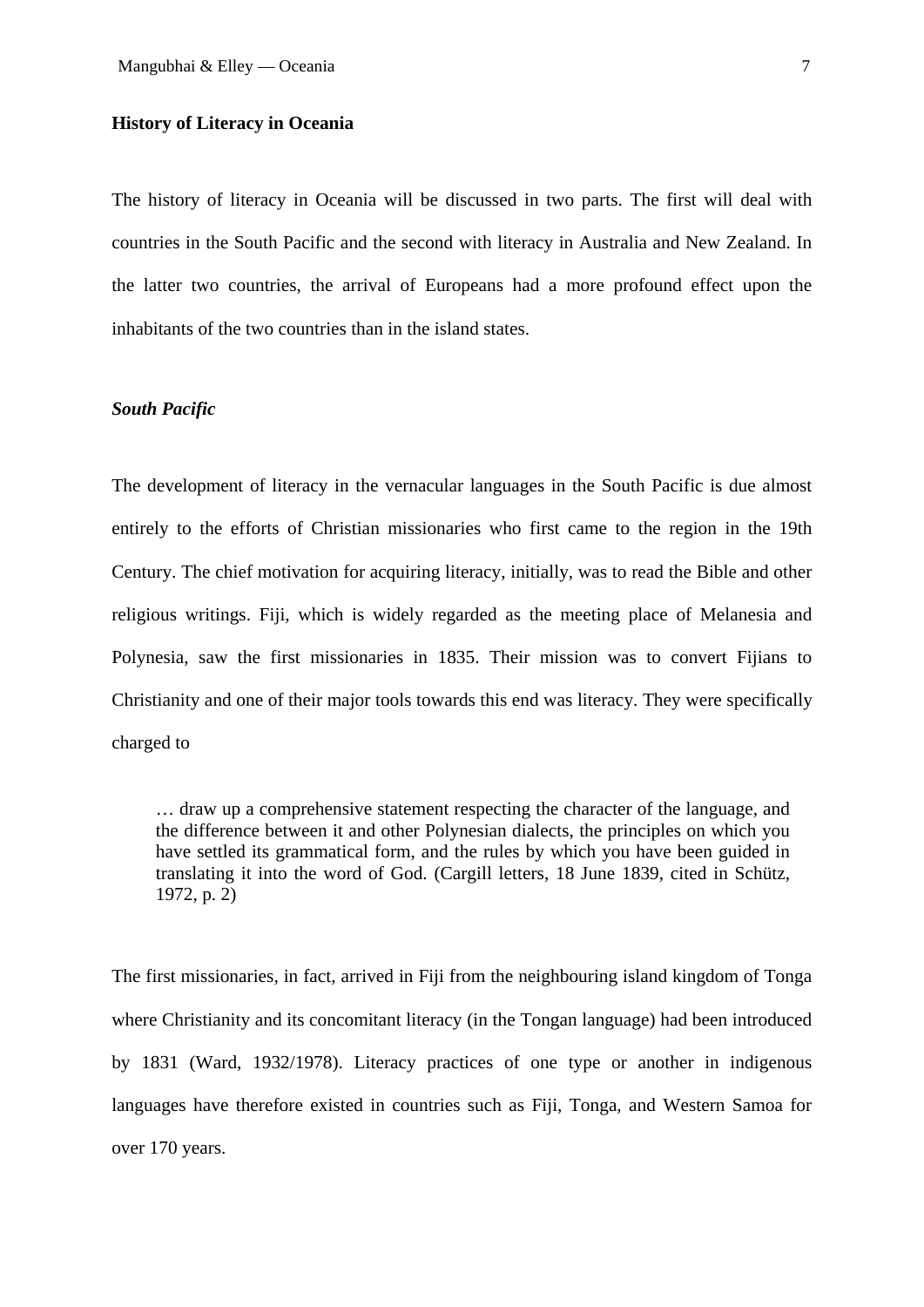By contrast, literacy in the western part of the South Pacific, in PNG, New Caledonia, Solomon Islands, and Vanuatu is considerably less universal. The reasons for this are both historic and linguistic. The missionary activities in the Solomon Islands, for example, took a different turn from those in the eastern part of the Pacific for at least three reasons: the diversity of languages, the climate, and the indigenous Melanesian social structure which was more fragmented and egalitarian than the hierarchical structures of Polynesia. As there were no dominant indigenous languages, young Pacific Island Christian ministers were sent to New Zealand and Australia for training in English (Whiteman, 1983).

In New Caledonia, the London Missionary Society began the first schools for the indigenous population in 1849 and taught the people to read in their own language. The schools were conducted in the vernacular. However, in 1866, the French authorities banned the use of vernacular languages in schools, thus forcing the Missionary schools to close. French was then introduced as the language of education (Léonard, 1996).

Historically, the Melanesian countries did not have the same sort of educational opportunities prior to their independence as did the countries in the eastern part of the South Pacific. In Vanuatu, for example, the joint administration of this country before independence by Britain and France resulted in two parallel education systems, one using English as the medium of instruction, the other French, thus diluting the resources, human and material, available for education. In addition, children had to learn to read in English or French, rather than in their own language (cf. Tonga or Samoa where literacy was, and is, introduced in the children's first language), thus delaying their literacy development. The result of such lack of opportunities for education in the Melanesian countries has meant smaller numbers of students enrolled in secondary schools. In Solomon Islands, for example, gross enrolment at secondary level in 1994 was 35% of the age equivalent population (UNESCO, 1996).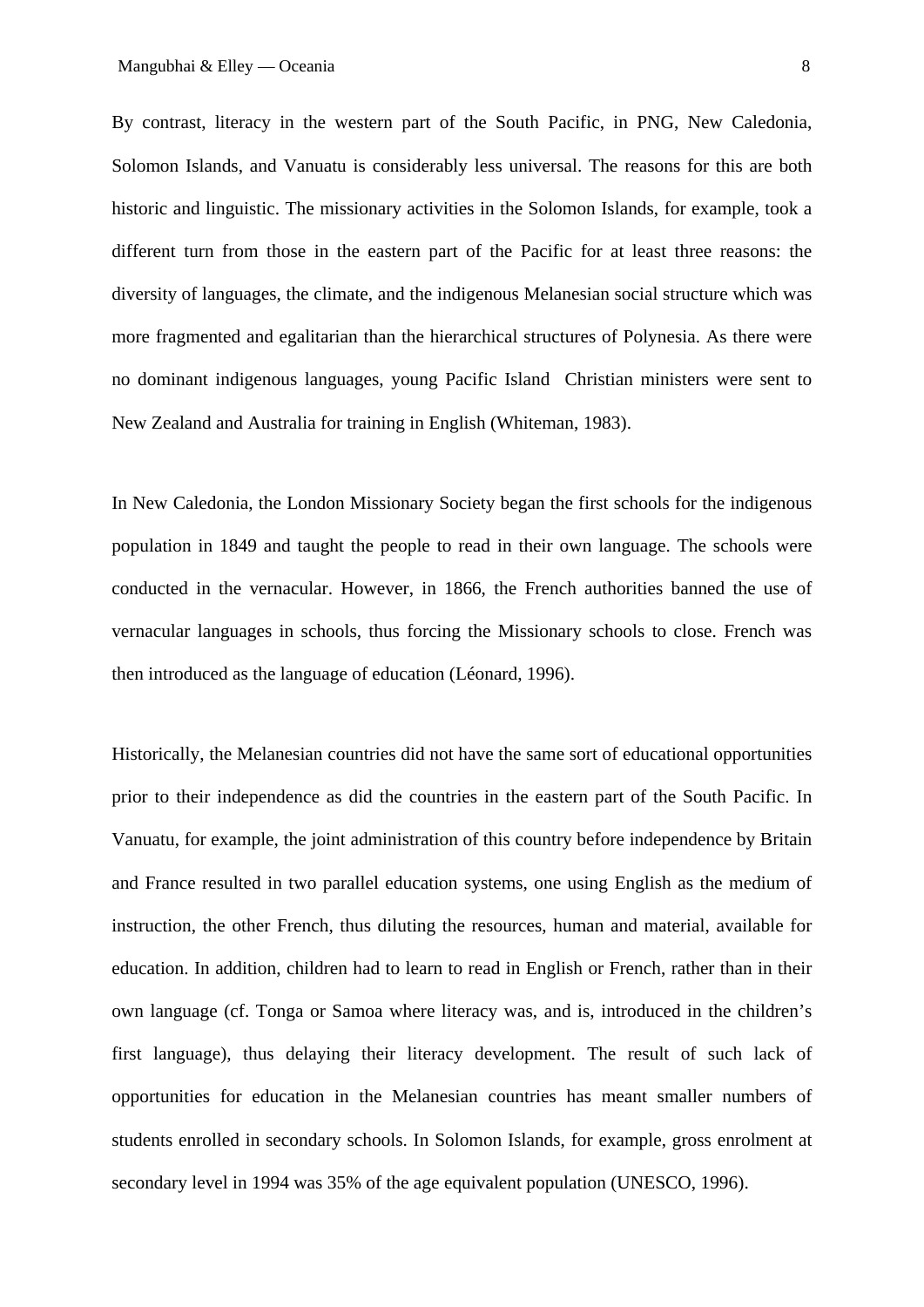As stated previously, these Western Pacific countries are very diverse linguistically. Papua New Guinea has over 800 languages (Siegel, 1996), Solomon Islands about 70 (Mugler & Lynch, 1996), Vanuatu at least 80 (Crowley, 2000), and New Caledonia has 28 languages (Léonard, 1996, **p.91).** The number of speakers varies a great deal across those languages and for many of them an orthography has yet to be devised. In light of such linguistic diversity and their past political history, the development of a more universal literacy has been limited in these countries.

## *Case Study: The Development of Education and Literacy in Fiji*

As an example of the way literacy developed in the eastern part of the South Pacific, Fiji can be taken as a case study because, at least until the arrival of labourers from India to work on sugar cane plantations in 1879, similar forces shaped the development of literacy throughout these eastern islands. With the arrival of the missionaries in Fiji in 1835, formal schooling was introduced into a society where learning previously had been integrated into the everyday life of the people and where particular types of learning were the prerogative of particular groups within a tribe. One learned to become a fisherman by going fishing with the fishermen and learning from the actual practice of fishing. One learned to be a canoe builder by working with canoe builders. In short, traditional education was "practical, vocational and was concerned largely in maintaining the status quo" (Bole, 1972, p. 1).

The initial emphasis in the school system was on the teaching of reading in the Fijian language for which a Romanised alphabet had been devised, and to which some teaching of elementary numeracy was later added. The prime focus, however, remained the teaching of reading in order to read the Bible and other religious writings (see Mangubhai, **1987** for further details).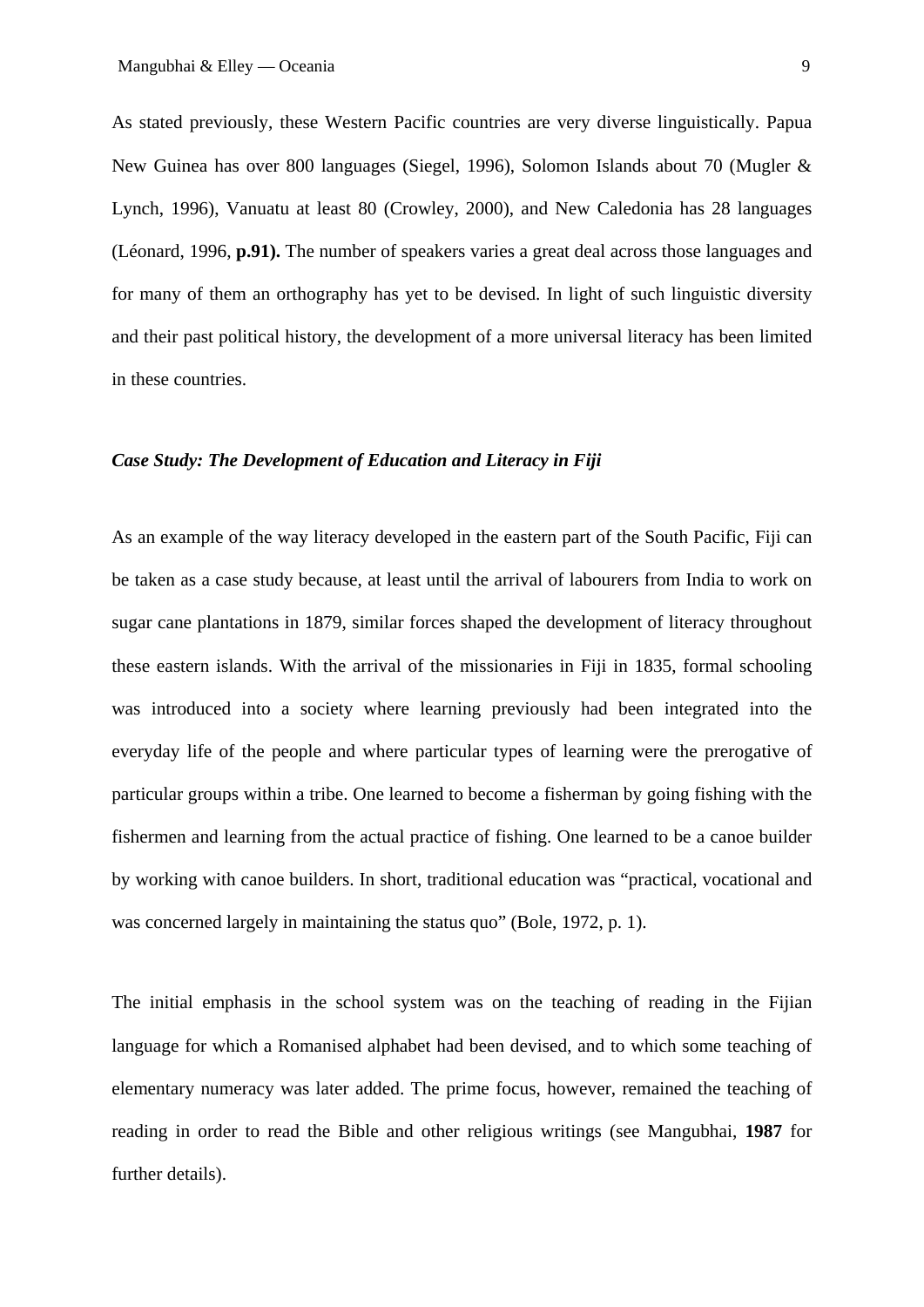The Fijian language had many dialects and as the missionaries spread from Lakeba (where they had first settled) to other islands, the economics of printing forced the missionaries to choose one of the Fijian dialects as the main literary medium. The choice was most judicious on the part of the missionaries. The seat of the most powerful "state" at that time was the small island of Bau, so the Bauan dialect (or a close variant of it) was chosen as the language in which the Bible was to be translated. Moreover, this language was similar to the "Standard Fijian" which was the existing language of diplomacy (Geraghty, 1984). Hence the Bauan dialect was "objectified" and the written form became a standard against which language could be judged as correct or incorrect. It became an objective yardstick for what was to be regarded as literary Fijian.

However, this very process of objectification of one of the Fijian dialects is not without an irony that springs from the way the written word is viewed by a society that has moved into a literate state (cf. the attitude of educated English in the 19th Century to the English used in the James II version of the Bible). This language, which subsequently appeared in books and became the literary standard for the Fijian society was, according to linguist Geraghty (1984), different

… in a number of ways from the actual language of Bau … What had become the literary Fijian was, quite simply Fijian as the missionaries spoke it; and they seem to have spoken it rather poorly for a number of reasons. Paramount among these is that they were under pressure, both from their superiors and from Fijian converts, to learn the language and produce translations quickly. (p. 35)

This particular codification of a spoken language into a written form has had a powerful influence over the Fijian people with regard to what is acceptable or not acceptable in print. In the early 1970s, for example, a collection of short stories (*Tovolea*) written in more colloquial Fijian was published, but it received a very cool reception from the leaders of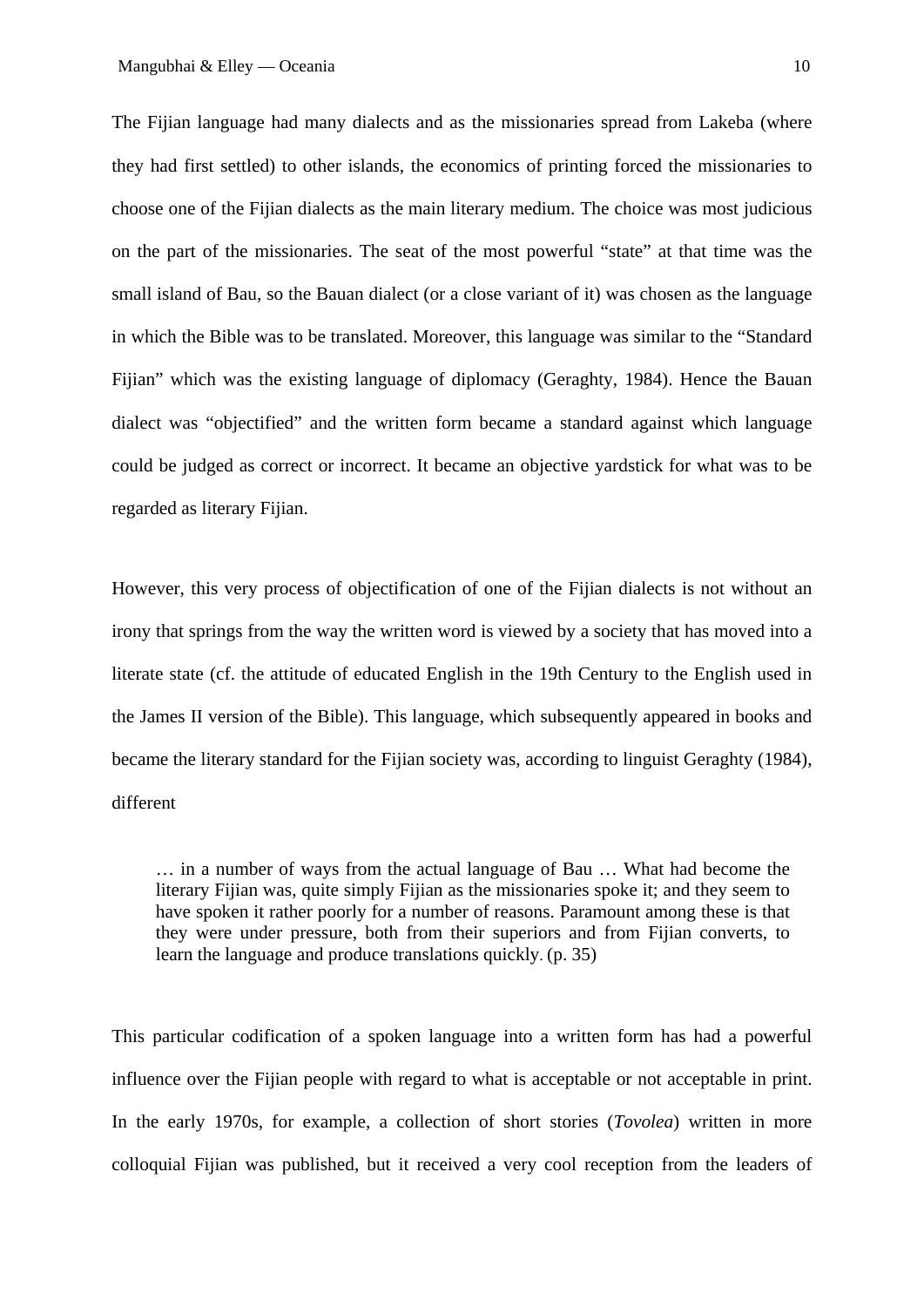opinion in the Fijian society because, amongst other reasons, it did not use the "literary" Fijian, the language of the Fijian Bible. The 1990s have, however, seen a change in this attitude and more colloquial, modern Fijian is more acceptable now (Rejieli Racule from the Ministry of Education, personal communication, 1994).

The Wesleyan Methodist Church, to which the first missionaries belonged, established, soon after their arrival in Fiji, village schools run by pastor-teachers who underwent a rudimentary form of teacher training. These schools taught basic literacy and numeracy in the Fijian language. By the time Fiji was ceded to Great Britain in 1874 and became a crown colony, reading was widespread enough for the first Governor of Fiji to comment that a "very large proportion of the natives can read and write and the amount of native correspondence would greatly surprise those who are inclined to sneer at native progress" (cited in Legislative Council of Fiji, CP No. 19 of 1970). Over 50 years after the above comments, Mann (1935) was to say that due "almost entirely to the efforts of the missions, most adult Fijians can read and write their own language" (p. 13).

For 50 years after Fiji had become a British crown colony, the churches—Methodist and Catholic (whose representatives arrived in the 1840s)—continued to play a leading role in the education of the Fijian people. The Methodist Church continued to emphasize the use of the Fijian language in their schools, but the Catholic schools, as far back as the 1890s, had begun to introduce some English. The introduction of English into the school curriculum, and the colonial government's policies after 1916, when it established a Department of Education, was to change the emphasis of the language used in education settings dramatically **(for further details see Mangubhai, 1984)**. Further, the establishment of a civil service required the employment of a small number of indigenous people with some literacy in English, a trend which developed in most of the island nations.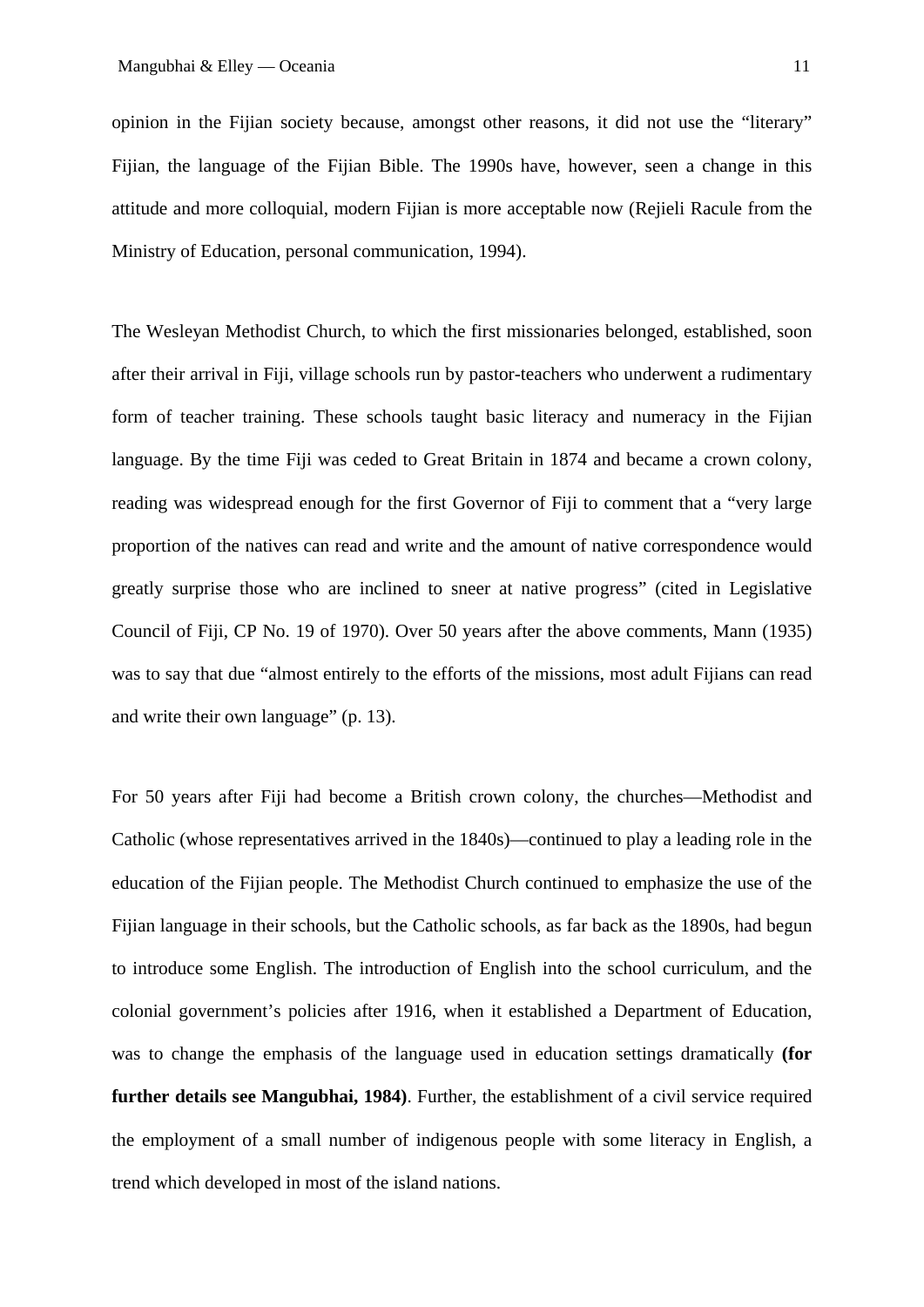In one respect, however, Fiji differed from the rest of the region because of the presence of Indians after 1879. The colonial government brought in large numbers of indentured labourers from the subcontinent of India to work on the sugar cane plantations. By the time this system was abolished in 1920, over 60,000 indentured labourers had been brought to Fiji, many of whom elected not to return to India (Lal, 1983). With natural increase and some further migration from India, the country rapidly became multiethnic and multilingual. At present, the population of about 868,531 is made up of 51% Fijians and 44% Indo-Fijians, with the remaining 5% made up of Chinese, Pacific Islanders, and people of mixed ethnicity (World Factbook, 2003).

As early as 1926, it had been foreshadowed that more English should be taught to Fijians and Indians, and that English should be the medium of instruction at secondary level. In 1944, a report on the education system commissioned by the Governor of Fiji suggested that English should progressively become the medium of instruction, being introduced initially in Grade 6, then Grade 5 and so on (Stephens, 1944). By the mid 1950s, English was the official medium of instruction from Grade 5 (Report on Education in Fiji, 1955). In 1969, the Fiji Education Commission recommended that English should become the medium of instruction from Grade 4, and this policy was put into effect when Fiji became independent in 1970. This policy has ensured the predominance of English in the education system up to the present time.

# *Other South Pacific Countries*

In Tonga (which has never been colonised) and Samoa, the use of the vernacular had been more secure and hence it has been used as a medium of instruction to the end of the primary schooling at Grade 6, with English becoming the medium of instruction from Grade 7. In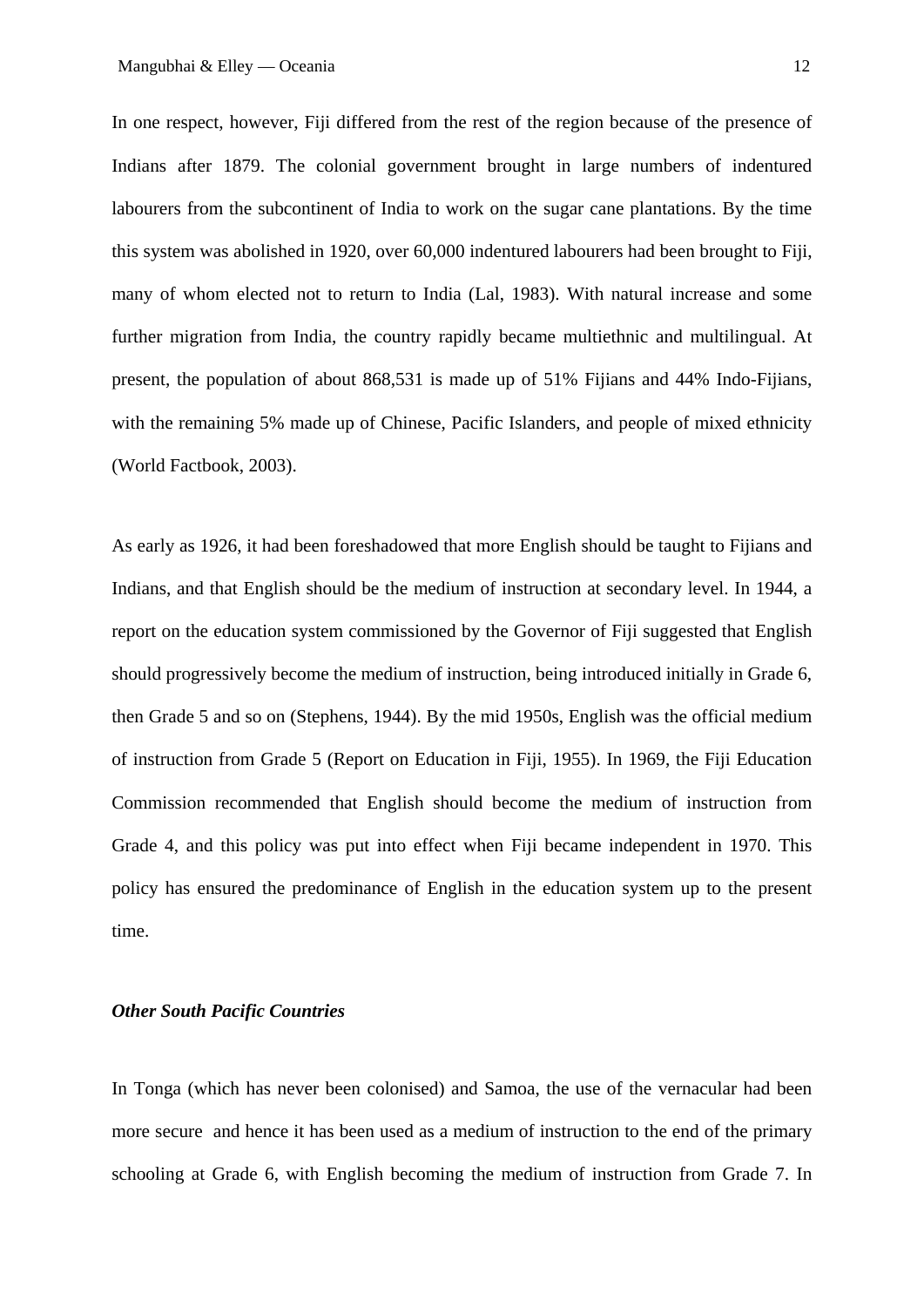both these countries, however, higher levels of literacy in English have been restricted by the lack of high schools (Thomas, 1984a, 1984b) and there being fewer outside competitive pressures to change, such as had operated in Fiji.

Since the 1980s, there has been an increasing emphasis on vernacular languages in all the countries that make up the eastern part of the South Pacific. In Fiji, for example, both Fijian and Hindi are offered as a subject of study in high schools up to Grade 12. Samoa and Kiribati also offer Samoan and I-Kiribati respectively to Grade 12. In Tonga, the Tongan language is taught until Grade 11. Likewise in other countries in this part of the South Pacific (Cook Islands, Niue, Tokelaus and Tuvalu) vernacular languages are studied (Siegel, 1996). The regional University of the South Pacific, which was established in the 1960s, has also recently introduced the study of Fijian and Hindi, with occasional courses in Samoan and Tongan. It also set up a Pacific Languages Unit on its Vanuatu Campus and this Unit has worked for the development of Pacific languages.

In the western South Pacific, the situation is quite different. As mentioned earlier, these countries have a multiplicity of languages, as well as a pidgin lingua franca, called Tok Pisin, Pijin, and Bislama in PNG, Solomon Islands, and Vanuatu, respectively. Estimates of the numbers of speakers of a pidgin language vary, but it has been suggested that "perhaps half a million people speak it as their first language; another two million or more may use it frequently as a second language" (Mugler & Lynch, 1996, p. 4). As many of the indigenous languages in this part of the world have no orthography (Mugler, 1996), literacy is frequently acquired in a student's second or third language. Formal education occurs in an ex-colonial language like English or French, or in both languages, as in Vanuatu.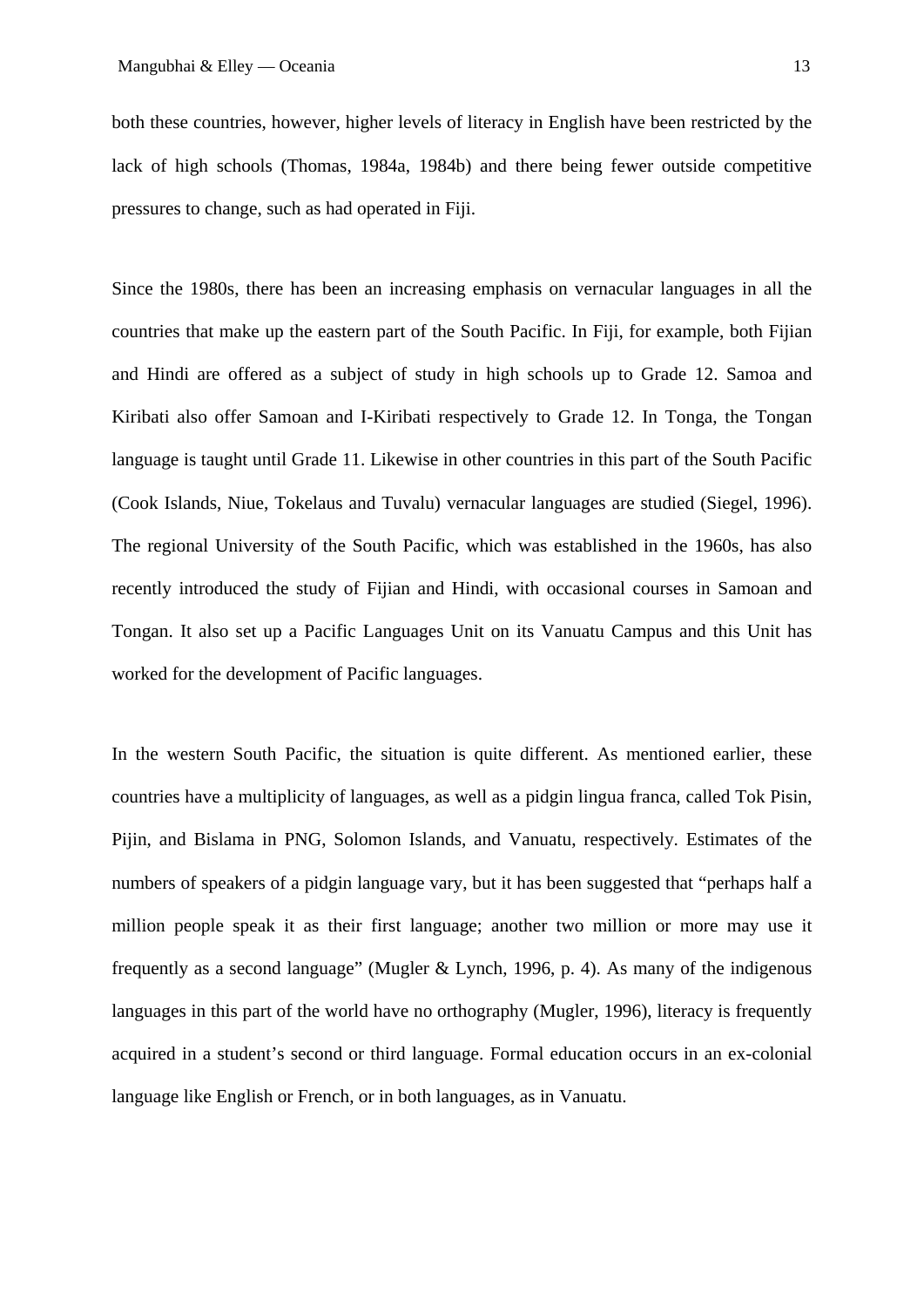PNG has introduced a vernacular program for the first three years in the formal education system following the nation's 1995 educational reform. The program has been based on the model of community-based, non-formal vernacular programs, initially called the *Viles Tok Ples Skul,* but later re-named *Tok Ples Pri Skul*. They were remarkable programs in a number of ways, including the fact that they arose out of the initiative of the people themselves. Evaluations of these programs suggest that children who have participated in them are more alert, quicker to follow teachers' directions, more confident speakers in the classroom, better integrated into village life, better at reading in English, and show better language skills in their mother tongue (Siegel, 1997). These non-formal vernacular programs are currently being considered by Solomon Islands and Vanuatu, as discussed at a 1999 conference on education reform in the Pacific (Knowledge for Change: International Seminar on Education Reform in the Pacific Islands Countries, held in Fiji, 10-12 November, 1999)**.** In New Caledonia, there is an option to study regional languages and cultures for five hours per week at the primary level, and five Kanak languages are taught in junior high schools (Léonard, 1996).

#### *Literacy Education in New Zealand and Australia*

For the past century, and more, the majority population and cultural traditions of New Zealand and Australia have been essentially European. It is true that both countries were inhabited by an indigenous population long before the arrival of British settlers. However, in the middle and late 19th Century, the immigrants flooded in, bringing their English language and educational traditions with them. So, when state education systems were set up in the 1870s under the colonial governments, English was the language of the school and the teaching of literacy followed the prevailing features of the schools of England and Scotland. Policies for curriculum, instruction, assessment, teacher education, and the provision of text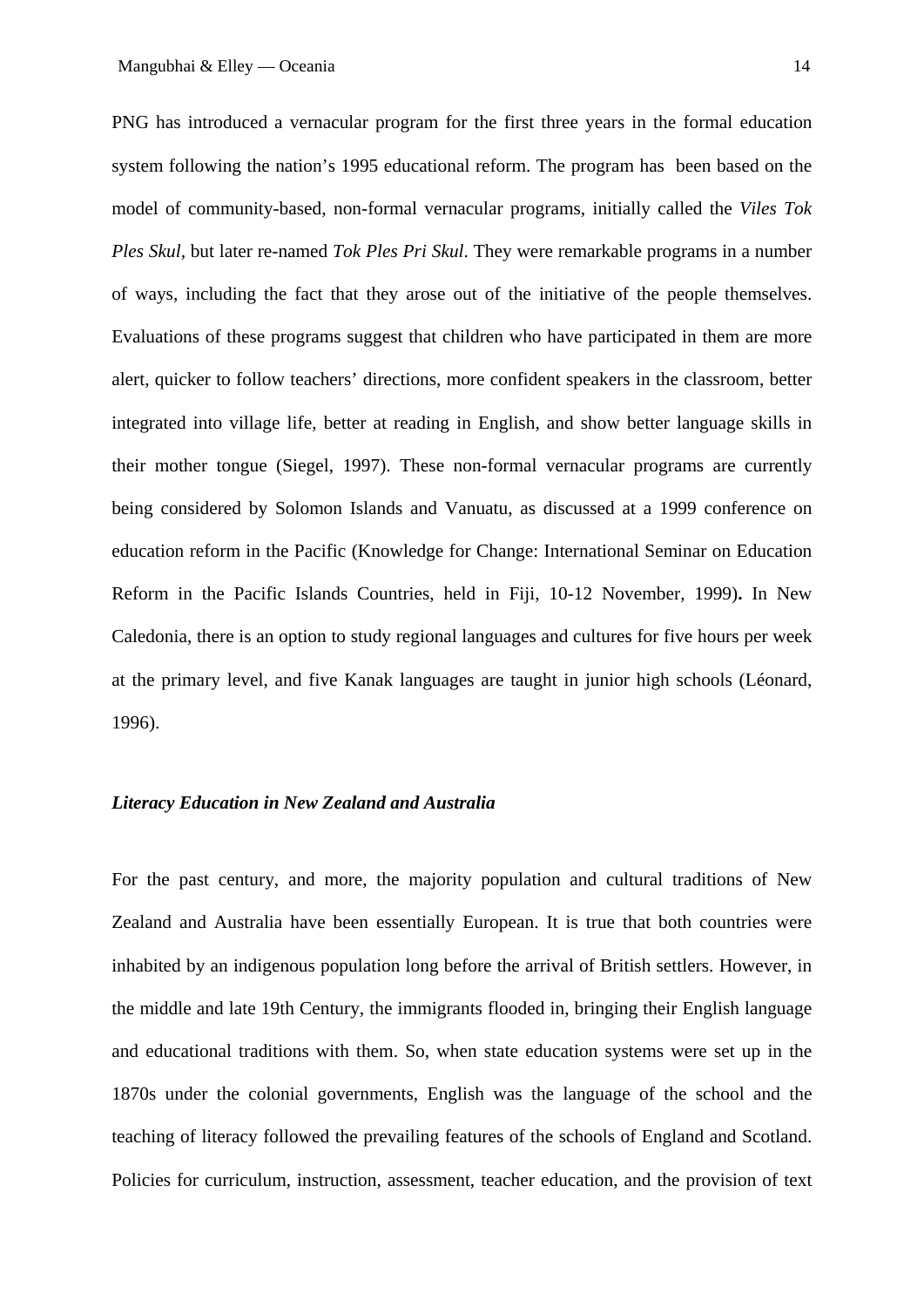books were centralised, at the national level in New Zealand and at the state level in Australia. While private and church schools were established in both countries from the outset, the state took responsibility for providing formal schooling for the majority of inhabitants. Unlike the situation in the South Pacific, the schools were predominantly secular. Moreover, the language and customs of the indigenous Mäori in New Zealand and the Aboriginal population in Australia were given little recognition.

In New Zealand, the first missionaries did make efforts to learn the Mäori language, and some young Mäori were able to learn to read in their native tongue. In the 1870s a "native" school system was established by the government, ostensibly to cater for Mäori needs, but official regulations certainly did little to encourage widespread use of the language. There is much evidence that Mäori children were discouraged from, and often forbidden, to speak their native language at school. Literacy in the Mäori language thereafter became a rare accomplishment (Benton, 1979).

In both countries, education was strongly influenced by traditional policies and resources imported from Britain. The initial reading textbooks and readers, such as the *Royal Readers*  (first published in 1867 by Thomas Nelson), were written and published in England. They were produced primarily for council schools which catered for working class children. Not surprisingly, they promoted such values as obedience, thrift, and passivity (Price, 2000).

Gradually, local writers and publishers saw the need for more local content and, after World War II, a more meaning-based orientation in the teaching of reading developed. In New Zealand, Sylvia Ashton-Warner (1963) pioneered the language-experience approach, to give children a personal voice in their own writing and reading experience. Don Holdaway (1979) showed the benefits of immersing children in interesting fiction and popularised the use of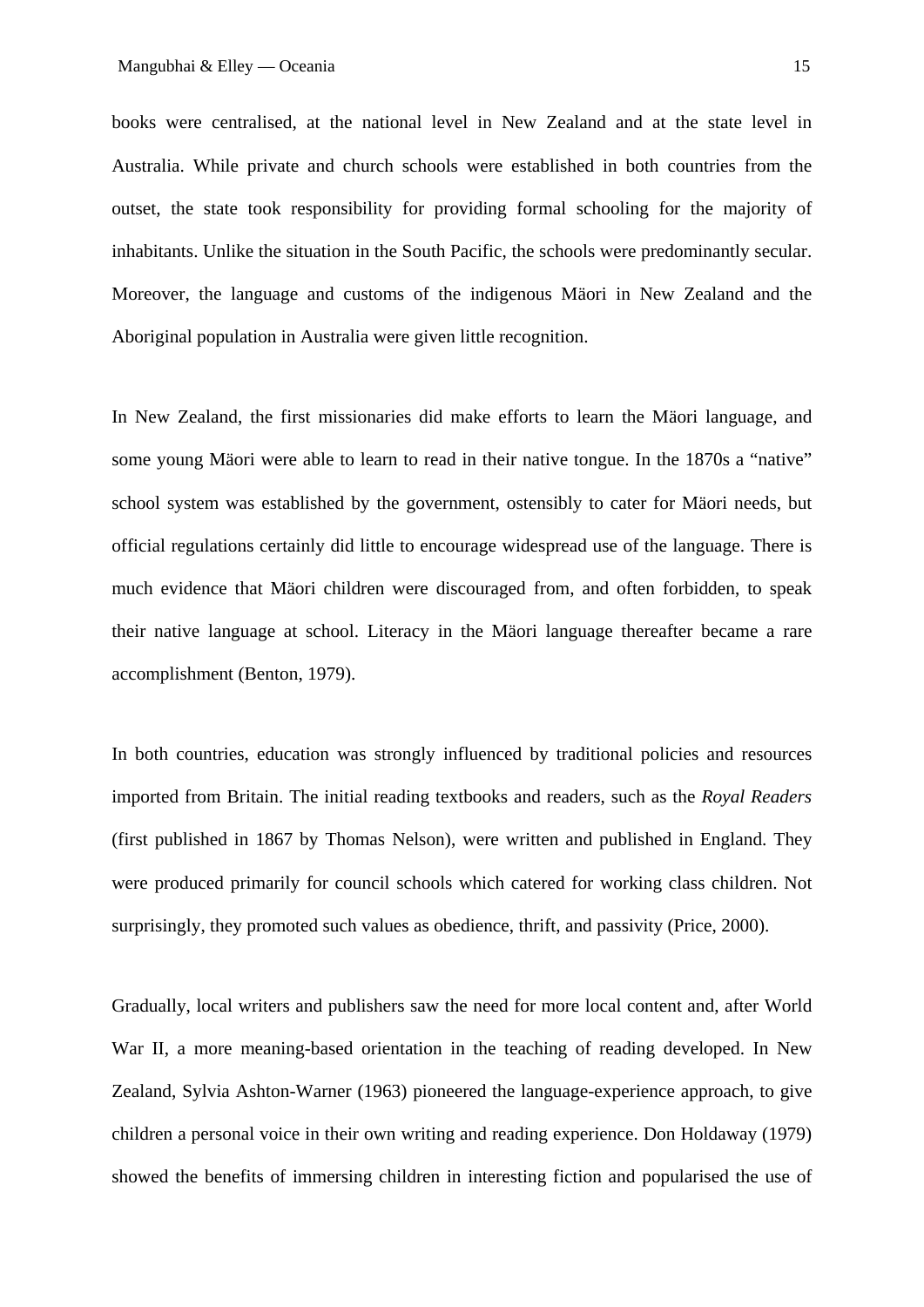"Big Books" in sharing (good) stories with a class. The research of Dame Marie Clay (1972, 1991) attracted world-wide recognition, as she drew attention to what can be learned from observing children's errors while reading aloud. She went on to develop a popular model of how children orchestrate their strategies in learning the complex art of reading, and subsequently developed the Reading Recovery program to help struggling readers. This has now spread to a range of countries, including the US, Canada, UK, and Australia (Fawcett, Nicolson, Moss, & Nicolson, 2001; Swartz & Klein, 1997).

Parallel developments to these have occurred in Australia (Wilkinson, Freebody, & Elkins, 2000). Cambourne (1988), for instance, has been prominent in developing a Whole Language Approach, and state governments in Australia have been active in promoting Reading Recovery. In many Australian classrooms, literacy skills and literacy instruction are embedded in children's general development, and classrooms exhibit holistic approaches or genre approaches and other effective methods of literacy instruction (van Kraayenoord & Paris, 1994). More recently in Australia social-critical approaches to literacy have also been promoted (Freebody, Muspratt, & Luke, 1995).

One of the unusual features of the New Zealand scene has been the strength of government publications in state school reading programs. The *School Journal* has been a regular source of high-interest reading material for primary school children for nearly a century and the initial readers, *Ready to Read,* first produced by the (then) Department of Education during the 1960s, have helped many children develop their reading skills. These government efforts have been well supported by commercial publishers in New Zealand.

In Australia, schools have long had the freedom to choose their own reading programs. In the latter half of the 20th Century there were a number of adaptations of overseas reading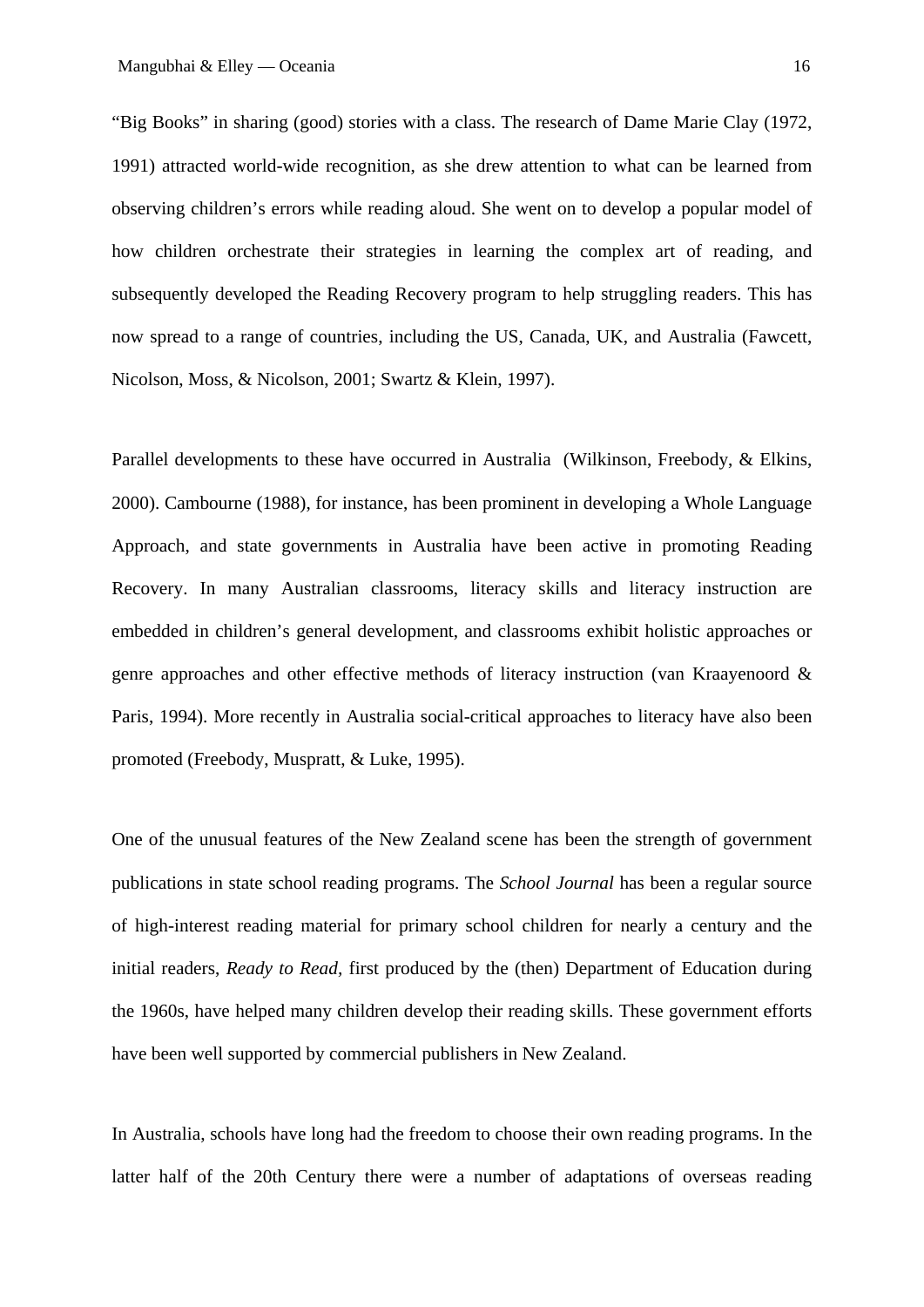schemes, but increasingly, students are being introduced to Australian writing, produced for Australian schools (Kidston & Elkins, 1992). Indeed, the widespread use of "whole language" methods and "real books" in initiating children into literacy, has encouraged the growth of a vibrant children's literature in both countries. Primary school children in both New Zealand and Australia count among their favourite authors such award-winning writers as Margaret Mahy, Joy Cowley, Lynley Dodd, Tessa Duder, Nadia Wheatley, Mem Fox, Victor Kelleher, Hugh Montgomery, Ursula Dubosarsky, and Paul Jennings. Many of these authors' publications are translated and exported to the European and North American markets, or are donated to the South Pacific schools, as their teachers attempt to emulate and adapt their own reading programs to those observed in most schools in Australia and New Zealand. Schools in both these countries generally provide children with a large, attractive school library and most have access to well-stocked book-corners or classroom libraries as well (Henson, 1991; Wagemaker, 1993).

## **Reading Achievement Levels in the Region**

Reading standards at the school level are relatively high in both New Zealand and Australia, according to international surveys of achievement conducted by the International Association for the Evaluation of Educational Assessment (IEA) (Elley, 1992) and the Organisation for Economic Cooperation and Development (OECD) (2001). Whether their success is due to their rich resources, their pedagogical approaches, their long-standing traditions of literacy, or the fact that most students are learning to read in their native tongue, is still subject to debate. In both countries there is vigorous discussion about such topics as the role of phonic-based methods, remedial programs, the importance of formal testing, and how best to help indigenous and immigrant children, for whom English is not their mother tongue.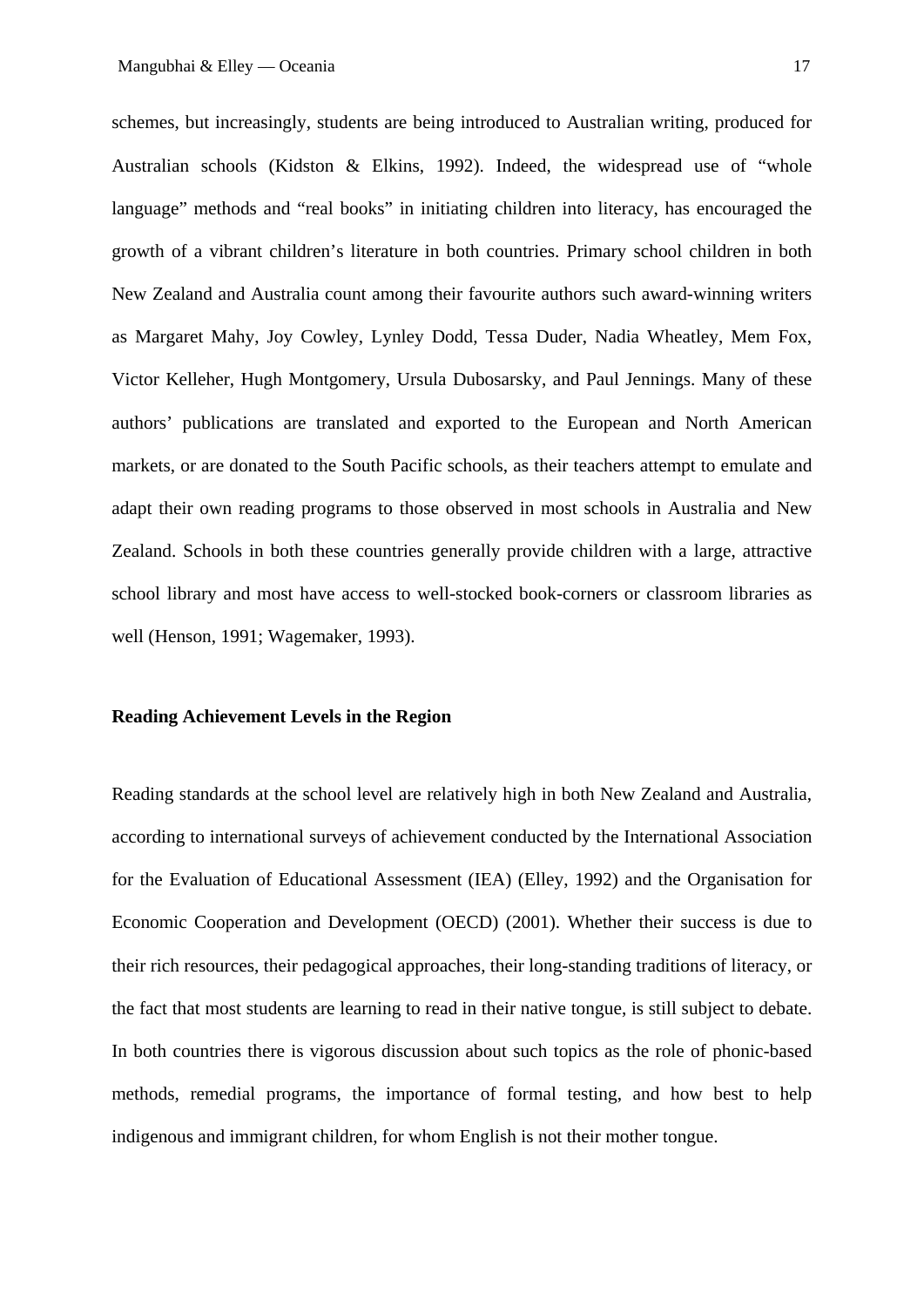Indeed, the same surveys that showed high reading standards in New Zealand schools, also identified a serious shortcoming. The range of achievement is unusually large and many Mäori and Pacific Islands immigrant children, especially, are not achieving as well as the other children (Wagemaker, 1993). As Mäori make up 20% of the school population and Pacific Islanders over 6%, with both groups growing faster than those of mainstream Europeans, policy makers have been concerned to find ways to support these minority groups. It is estimated that by the middle of this Century, half the population of New Zealand will be of Mäori or Pacific Islands ancestry (Long, 2001), with consequences for instruction as well as for materials used in literacy lessons. Publishers, however, have been very slow to meet the needs of such children for books with a Polynesian theme or character which are printed in their native tongue. In Australia, Aboriginal and Torres Strait Islands children continue to perform less well than their counterparts from other sections of the community in the primary literacy assessments (in English) that take place at Grades 3, 5, and 7 (National Report on Schooling, 1999).

Debates about achievement are frequently related to debates about effectiveness of instructional practices. Some researchers have questioned the value of "whole-language" and book-based approaches with children who have not been brought up in a household where reading books to children is a regular tradition. Such researchers argue for more focus on phonemic awareness from the outset (e.g., Nicholson, 1999; Tunmer & Chapman, 1999 in New Zealand and Byrne & Fielding-Barnsley, 1995 in Australia). Others have studied the kinds of literacy practices with which Pacific Islands children are familiar, and have tried to bring teaching practices into line with their strengths and conceptions about literacy (McNaughton, 2002) (see also Chapter 6 by Hansell, McNaughton, & Tagoilelagi-Leota in this volume). Many Mäori leaders argue that Mäori students will only reach their potential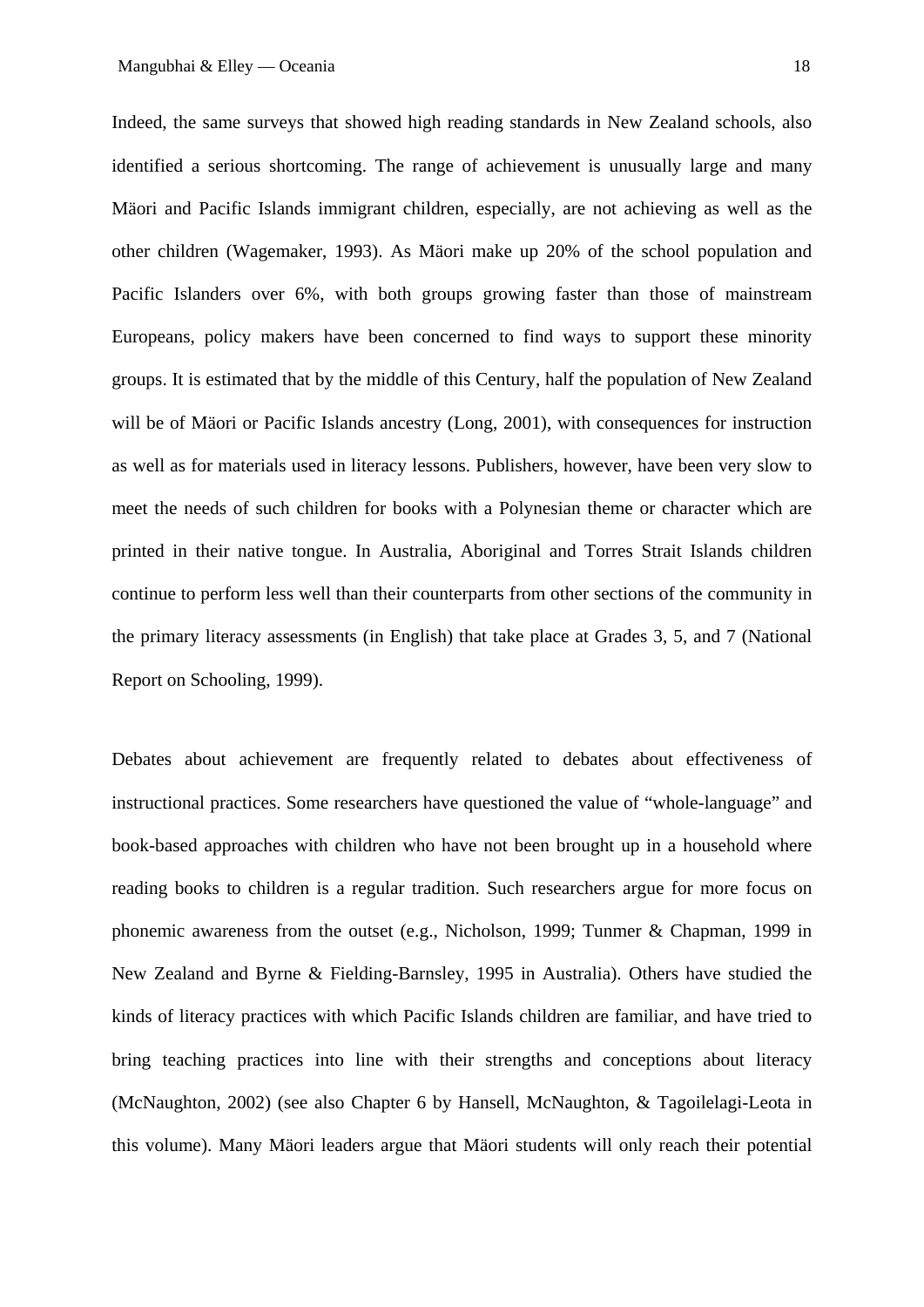when they are taught in their own language and with due attention to their culture and traditions (see Chapter 7 by Glynn & Berryman in this volume). A similar view is held by some for Aboriginal education and the need for greater Aboriginal influence over their own schooling (Harris, 1990).

Others, again, believe that Mäori and Pacific Islands children can be "hooked on books" in much the same way as European children, if the same high-interest, culturally relevant resources can be produced (e.g., Elley, 1980). Certainly, the success of many book-based projects in Pacific Islands nations in the past 20 years, shows that it can be done (e.g., Elley, Singh, & Elder, 2000; Elley, Singh, & Lumelume, 1999).

One of the better known book-based projects began with this question: just how literate is a person who has completed primary education in a Fijian context? To answer this question, a group of educators set out in 1977 to determine the level of achievement in English reading in Fiji. A nation-wide survey of English reading of Grade 6 students showed that over 25% of pupils were unable to read simple English prose with understanding, despite at least four years of instruction in English (Elley & Mangubhai, 1979). Of course, the prevailing English curriculum in Fiji (and in most South Pacific schools) in the 1960s and 1970s was a rather rigid and uninspiring audio-lingual method known as the Tate Syllabus (Tate, 1971), which had little room for reading as a source of new language. Nevertheless, the survey raised serious questions about the assumption that four years of schooling equated with an acceptable level of literacy, though, admittedly, this was in a second language.

More recently, the South Pacific Board of Educational Assessment contracted an Australian researcher to design a simple test of literacy and numeracy, in order to survey achievement levels in primary schools across the South Pacific nations, in English and in mother tongues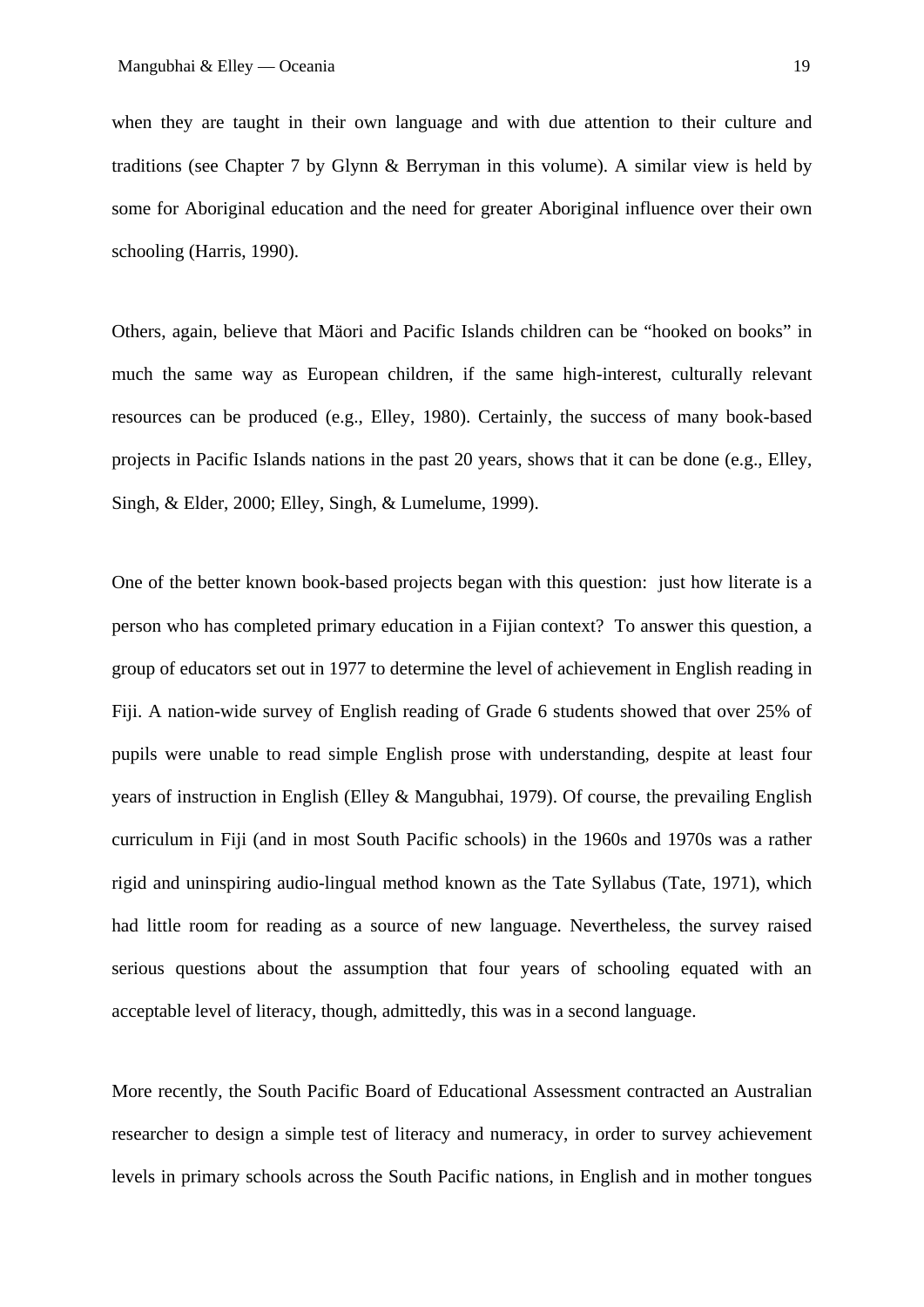(Withers, 1991). These tests, known as the Pacific Islands Literacy Levels Tests (PILL), have been used extensively to assess reading achievement levels and to identify schools with a large number of students with special needs. Once again, the levels of achievement are seen by authorities as inadequate to cope with the demands of a typical high school education, or of an increasingly global environment, where high levels of literacy are important.

## **Some Recent Developments in Literacy**

A number of projects have been designed to address these widely felt needs for improved literacy. One line of research has been a series of book-based programs in which Pacific Islands children are immersed in a flood of high-interest books (see Figures 2.2 and 2.3) and their teachers trained in short workshops to make use of them more effectively in the classroom. Starting with the Fiji Book Flood (Elley & Mangubhai, 1983) and the Niue "Fiafia" Program (De'Ath, 2001; Elley, 1980), there has been a series of successful bookbased projects, in which primary school children have been immersed in good-quality books, sharing stories, acting them out, re-writing them, and talking about them.

#### **Insert Figures 2.2 and 2.3 about here [your F1010010.JPG and F1010017.JPG]**

Figure 2.2. Reading a teacher-made book together

Figure 2.3. Independent reading

One of the initiatives which followed from these projects has been the setting up of a Literacy Centre in the Institute of Education (IOE) at the University of the South Pacific (USP). Its staff have worked around the South Pacific encouraging more of a book-based Whole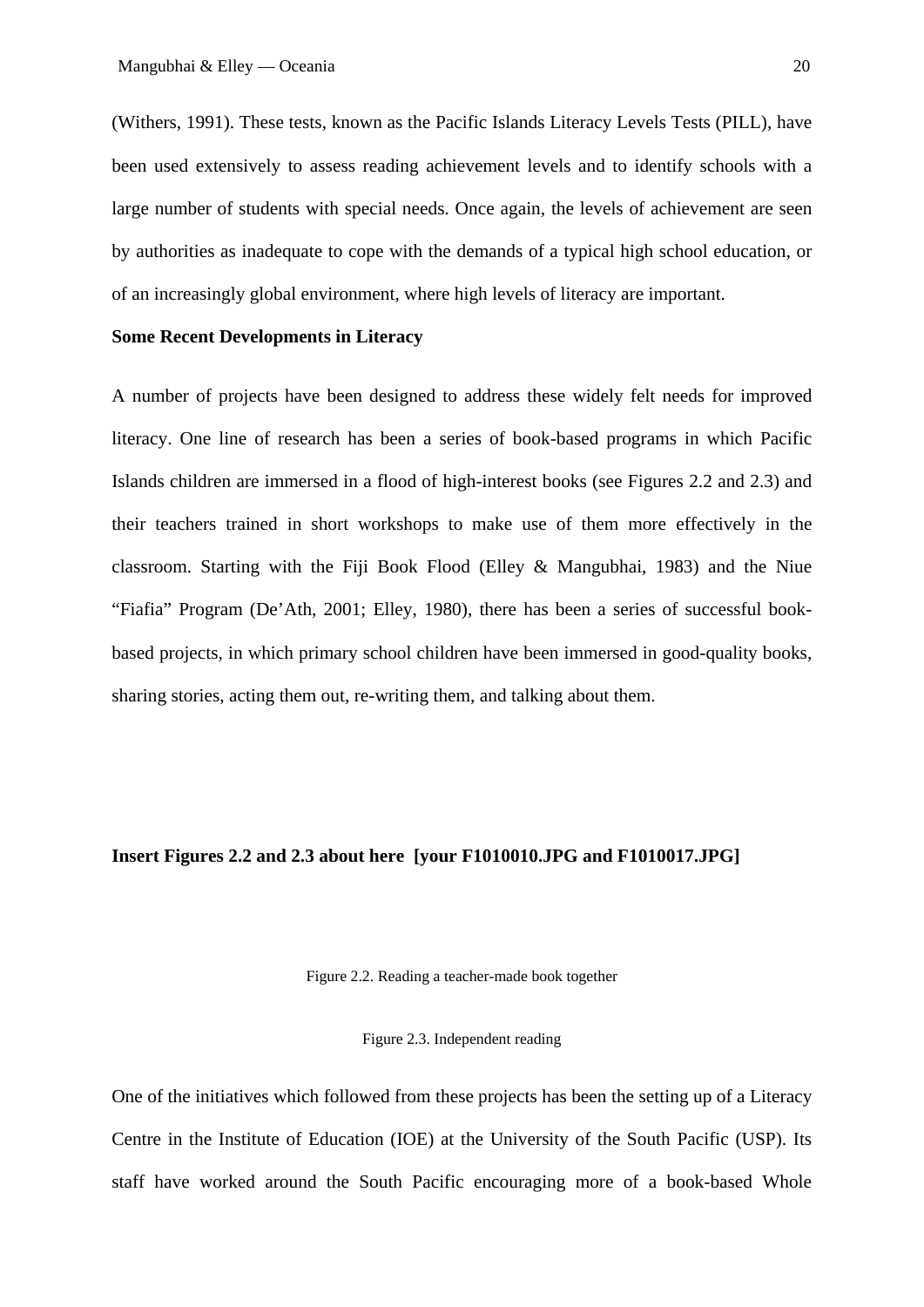Language Approach to the introduction of literacy in both the vernacular and in the English language. In the late 1980s, the Centre began pilot projects in reading at Grade 2 in Vanuatu, Kiribati, and Fiji, using selected readers from the New Zealand *Ready to Read* series (see Figure 2.4).

#### **Insert Figure 2.4 about here [your F1010002.JPG]**

Figure 2.4. Using readers from *Ready to Read*

In 1990 the International Reading Association, in association with the reading associations of New Zealand and Australia and its International Development in Oceania Committee, secured funds from the Australian Government and commenced what came to be known as the South Pacific Literacy Education Project (SPLEC). The main goals of this project were to (a) identify Key Literacy Workers in Pacific nations, (b) identify and assess the literacy professional development needs of teachers, (c) evaluate existing teaching initiatives, and (d) plan a pilot teacher development course in literacy education.

The SPLEC project built on the work of the IOE Literacy Centre. It highlighted the role of Shared Reading and Guided Reading and made extensive use of the *Ready to Read* series of children's rhymes and songs as well as books created by children. Phase 1 of this project was judged to be very successful, largely due to the efforts of the Project Director, Barbara Moore. An integrated literacy program was developed, an inservice course of 10 units was prepared, and many Key Literacy Workers and classroom teachers trained to use book-based teaching programs. The initiative gathered momentum under Phase 2 when teacher training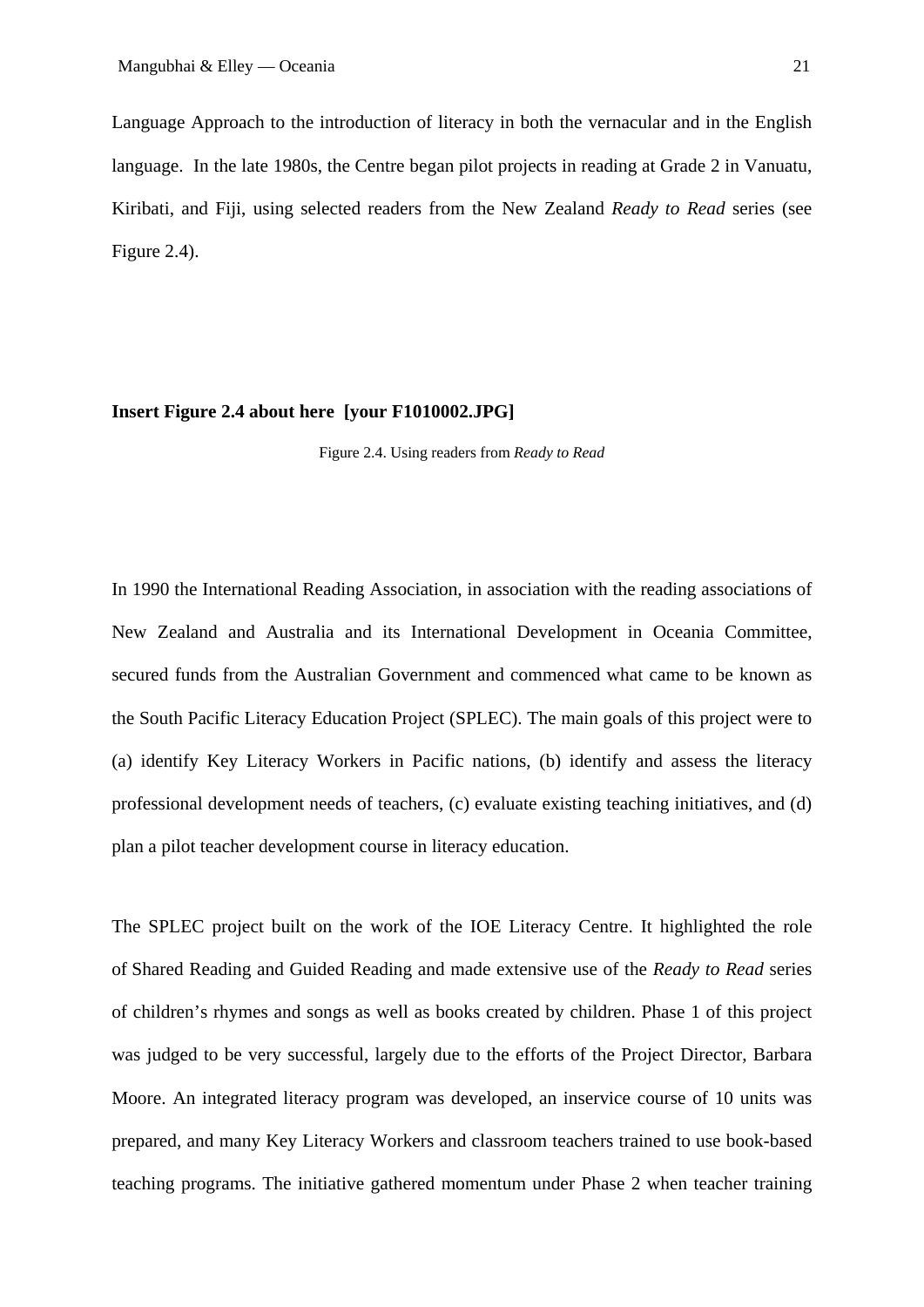was extended throughout several Pacific nations, chiefly by Barbara Moore and Sereima Lumelume of the IOE at USP. An external evaluation of this phase (Walker & Elley, 1991) concluded that "Phase 2 of this project has undoubtedly been successful" (p. 9).

Succeeding phases of SPLEC were then subsumed under a larger UNESCO-funded project referred to as **BELS (or Basic Education and Life Skills**), in which principals of schools were also involved in the training of teachers and in providing a more integrated and whole language literacy program in schools. A number of BELS literacy projects have recently been evaluated by the staff of USP and external consultants, particularly in the Solomon Islands, Vanuatu, Samoa, Tonga, and Fiji (Elley, Singh, & Elder, 2000; Elley, Singh, & Lumelume, 1999; Gadd & Elley, 2003; Singh, 2001). All have a positive message to tell about the benefits that can be found when Pacific Islands children are provided with a similar level of high-interest resources and effective teaching that their counterparts experience in New Zealand and Australia. Children's reading, writing, and oral language skills show important gains, and many become enthusiastic readers. It seems that it takes only a short training period to show teachers how to develop an effective program.

It is true that most of these projects have had to supplement the meagre local book supplies with additional books and readers created for children in other cultures, a situation which New Zealand and Australian children of former generations also experienced. Nevertheless, as book-based projects become more widespread, and school curricula are modified to take account of these developments, the demand for an indigenous literature for Pacific children has grown apace, and there are encouraging initiatives in local book production in Fiji, Vanuatu, and Solomon Islands. Overseas book publishers (e.g., Learning Media, Wendy Pye Limited) are also designing more books for international and South Pacific contexts, and many teachers are making imaginative use of foreign texts as a basis for local revisions in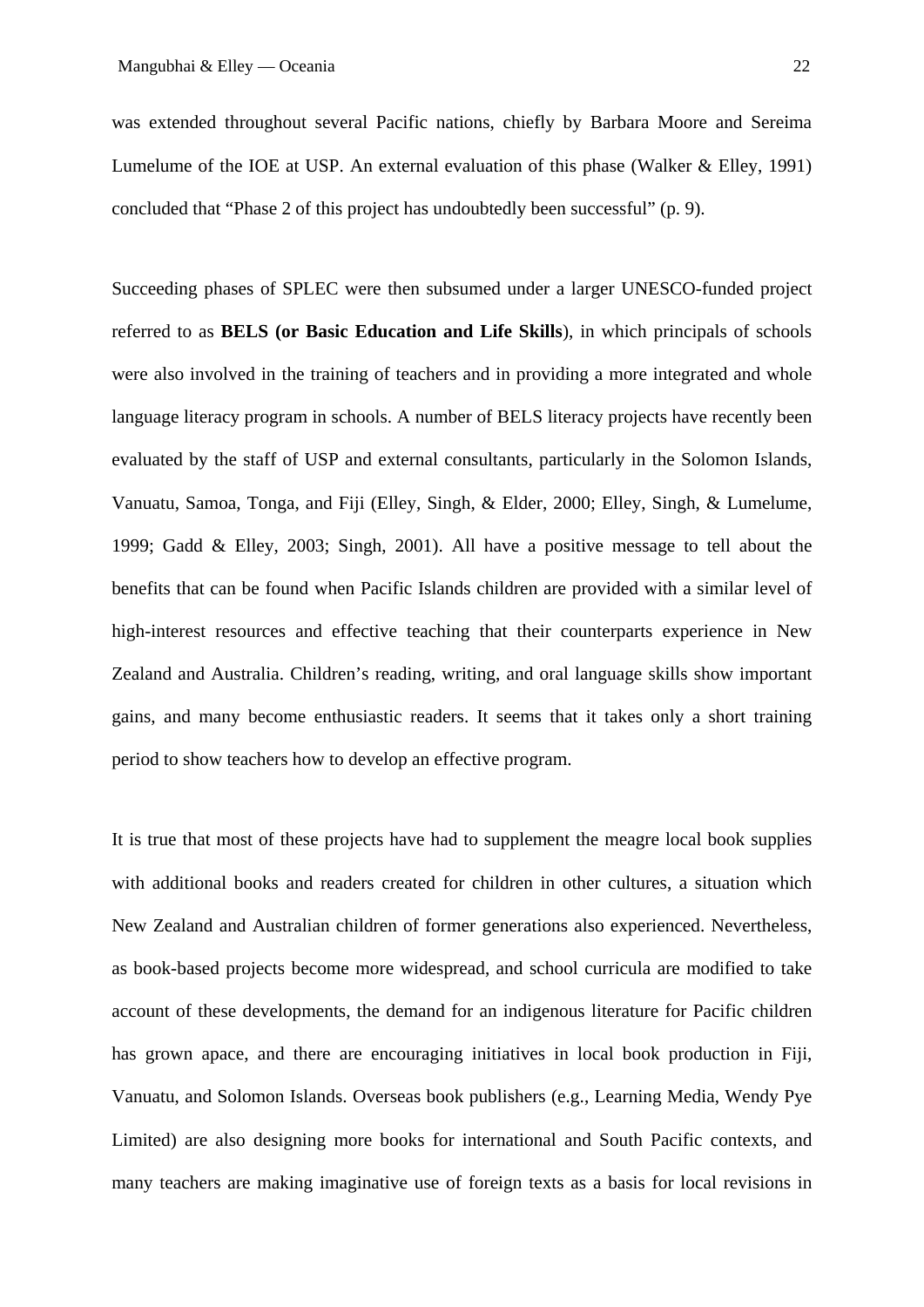shared writing classes. In the Solomon Islands and Vanuatu another approach, known as the Concentrated Language Encounters (CLE), has been taken by the Rotary Foundation (Walker, Rattanavich, & Oller, 1992). Teachers are trained to use shared reading and associated methods, using a small number of books. The teachers and the class then develop their own new books together along the same lines and use them as a basis of their literacy program. As long as teachers are motivated and able to maintain students' interest, this method has the potential to produce locally relevant materials.

Such developments through the 1990s have changed the way literacy is taught in many schools. An encouraging development in book publishing has also occurred in the production of vernacular materials, especially in the eastern part of the South Pacific. Once again, the IOE Literacy Centre at USP has been at the forefront of this development, conducting workshops for writers and illustrators (UNESCO, 1995). The Ministries of Education in Tonga and Fiji have both encouraged vernacular story production, but progress is slow because funds for this activity are limited. There is also not the culture of children's story (or other book) writing in the South Pacific so that there is a limited pool of writers and illustrators to draw upon, most of whom hold full-time employment and work on their writing in their spare time. Despite these obstacles, the Literacy Centre at USP now lists over 100 titles in English and several indigenous languages, all produced by local writers. Some are now produced with accompanying audio-cassettes (Institute of Education, 2000). Many of these books have been adopted by South Pacific countries in their official school reading programs. Fiji, at any rate, seems to be on the verge of take-off in terms of producing locally written and illustrated children's stories.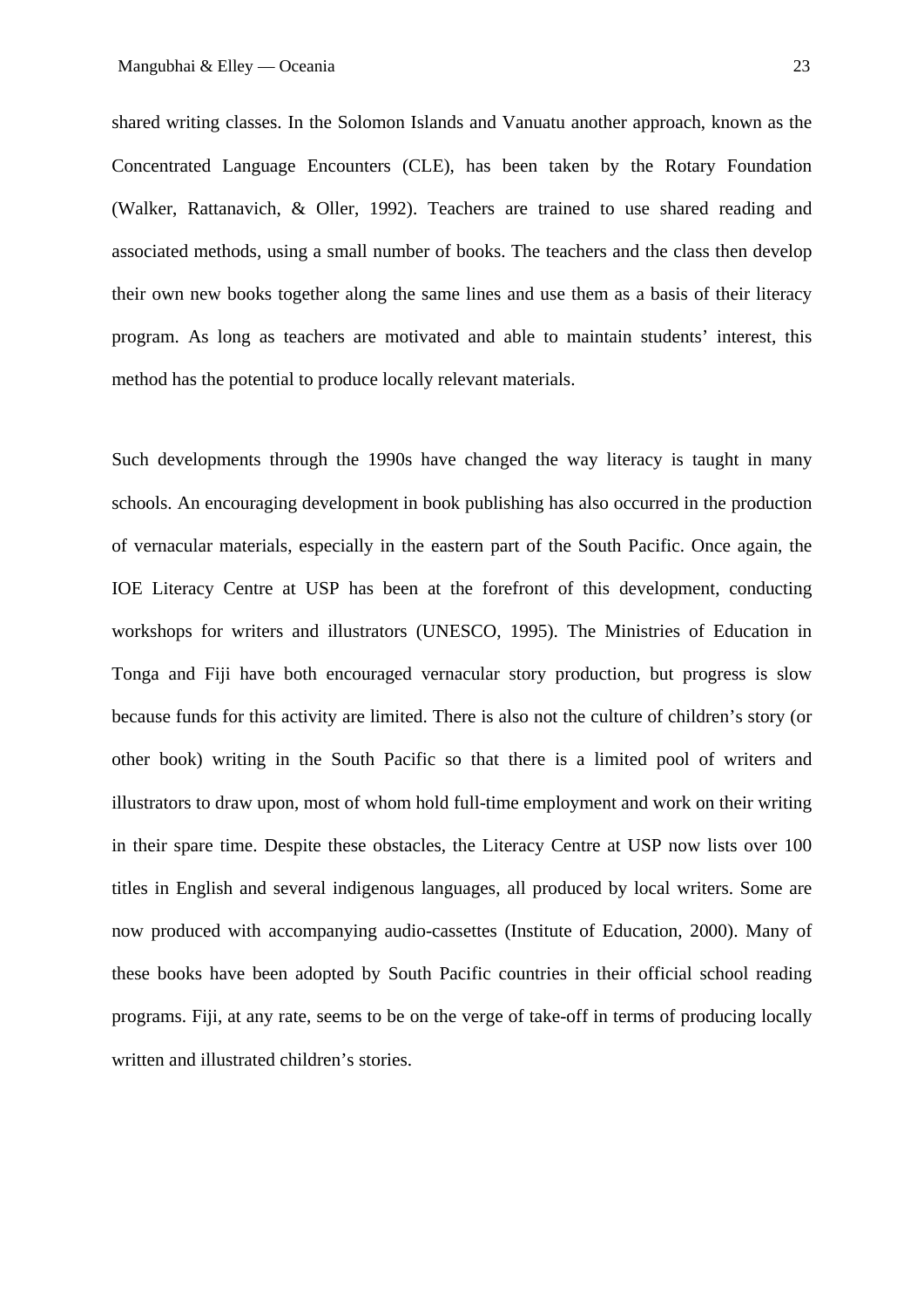## **Conclusion**

In spite of these initiatives, and others to be described in this volume, it is obvious that many problems remain. All the Pacific Island governments are struggling to maintain balanced budgets. The advent of television in the South Pacific has done little to encourage young people towards adopting reading as a popular pastime. Too often reading is seen as an antisocial activity, in a context where the spoken word is paramount, and books are mostly written by foreign authors, in a non-native language, for readers in other places, with other values. The dearth of places in higher education, and the limited number of job vacancies for those with more education, does little to encourage some Pacific Islanders to extend their education and take their place in an increasingly literate world.

This historical outline illustrates the forces which bring about change in language use and educational opportunities. In a monolingual context, literacy can be achieved more easily in the native tongue than it can in a multi-lingual one. Indeed, the fact that the majority of Pacific Islanders have most of their education in a second language is a major factor in retarding their development in literacy. Few nations with this situation can boast of high literacy standards (see e.g., Elley, 1992).

The situation of the Mäori in New Zealand provides another lesson for those with the welfare of Pacific Islanders at heart. For too long, the Mäori language was neglected. It took second place in schools to English, the language of the colonial masters and, consequently, it was almost lost for all time. At present, the language of most of the mono-lingual nations of the Pacific is relatively secure (e.g., Sperlich, 1995 talking about Niuean), but the practice of using English for an increasing range of purposes—in schooling, in government, in trade and the ever-increasing growth of travel, tourism, and communication—means that those who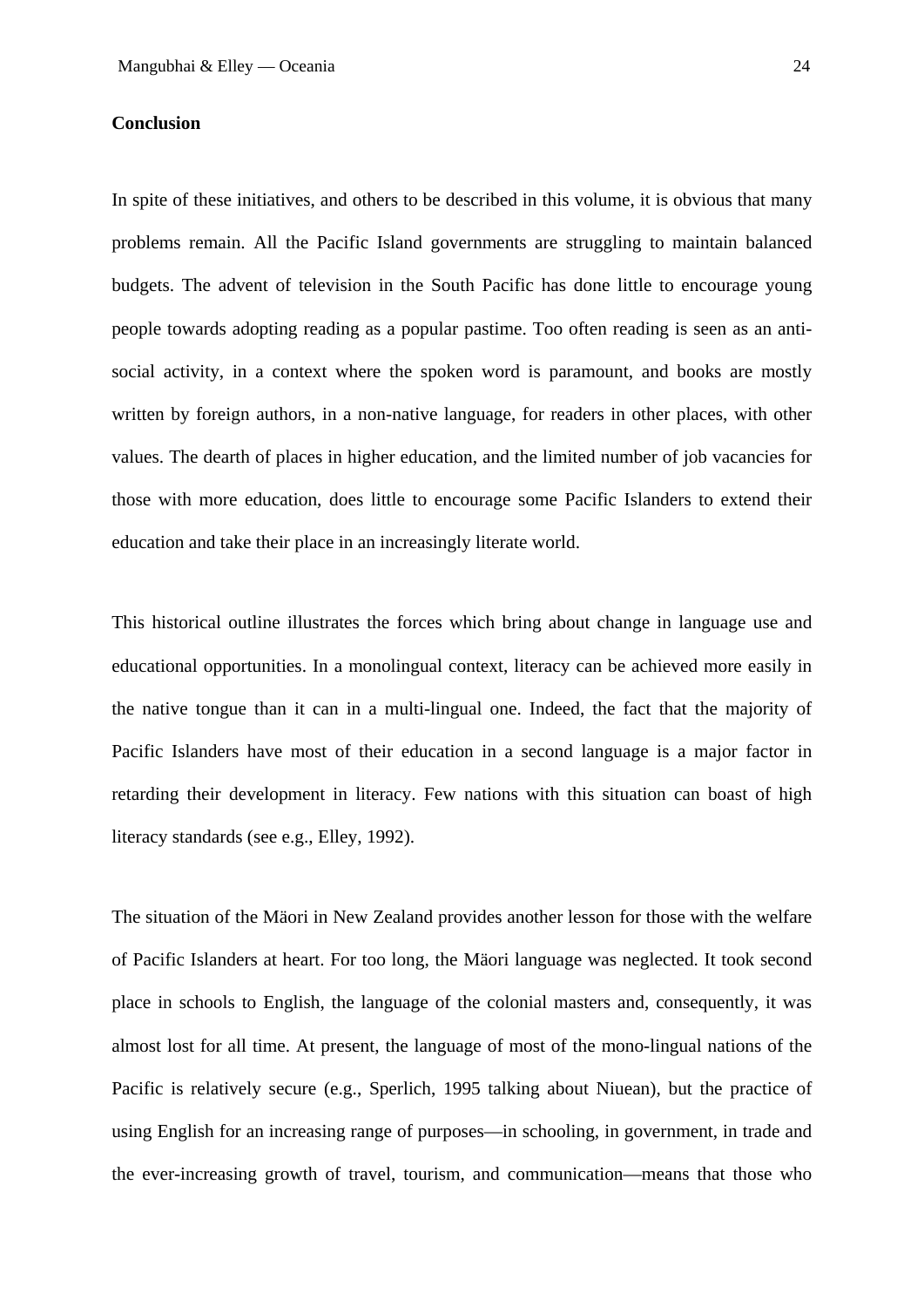value their mother tongue should be vigilant. The Mäori experience also has much to teach us about policies for preserving languages under threat of extinction.

The indigenous languages situation in Australia is in somewhat of a hiatus and the school systems have yet to come to grips with the ideas put forward by Harris (1990) regarding the learning styles of Aboriginal children. The current situation can be best summed up by an article called "Theorising Aboriginal Education: Surely its Time to Move On" (Nicholls, Crowley, & Watt, 1996) and a rejoinder which asks what does one move on to (Malin, 1997). These two articles, in a sense, illustrate a dilemma of Aboriginal education and, by implication, the dilemma of Aboriginal (and Torres Strait Islands) languages education what is it that needs to be done in order to ensure that Aboriginal and Torres Strait Islander children get the best education that they need and deserve?

We have seen that there have been some bold efforts made to improve the levels of English as a Second Language (ESL) literacy achieved in primary schools. We have learned that the highly structured audio-lingual Tate Syllabus of the 1960s and 1970s was largely ineffective in producing fluent English speakers and readers (Mangubhai, 1982), and that Pacific Islands children can be "hooked on books" with appropriate high-interest materials and enthusiastic teaching. We have learned that books alone, without such teaching, have little impact, but we have seen that it takes only a short training period to show teachers how to develop an effective program.

We see, too, the value of encouraging the development of indigenous children's literature. Niuean children, for example, love to read stories about Niuean children performing typically Niuean activities. They will soon lose interest if the cultural context is unfamiliar. They will learn even faster if the language is also familiar.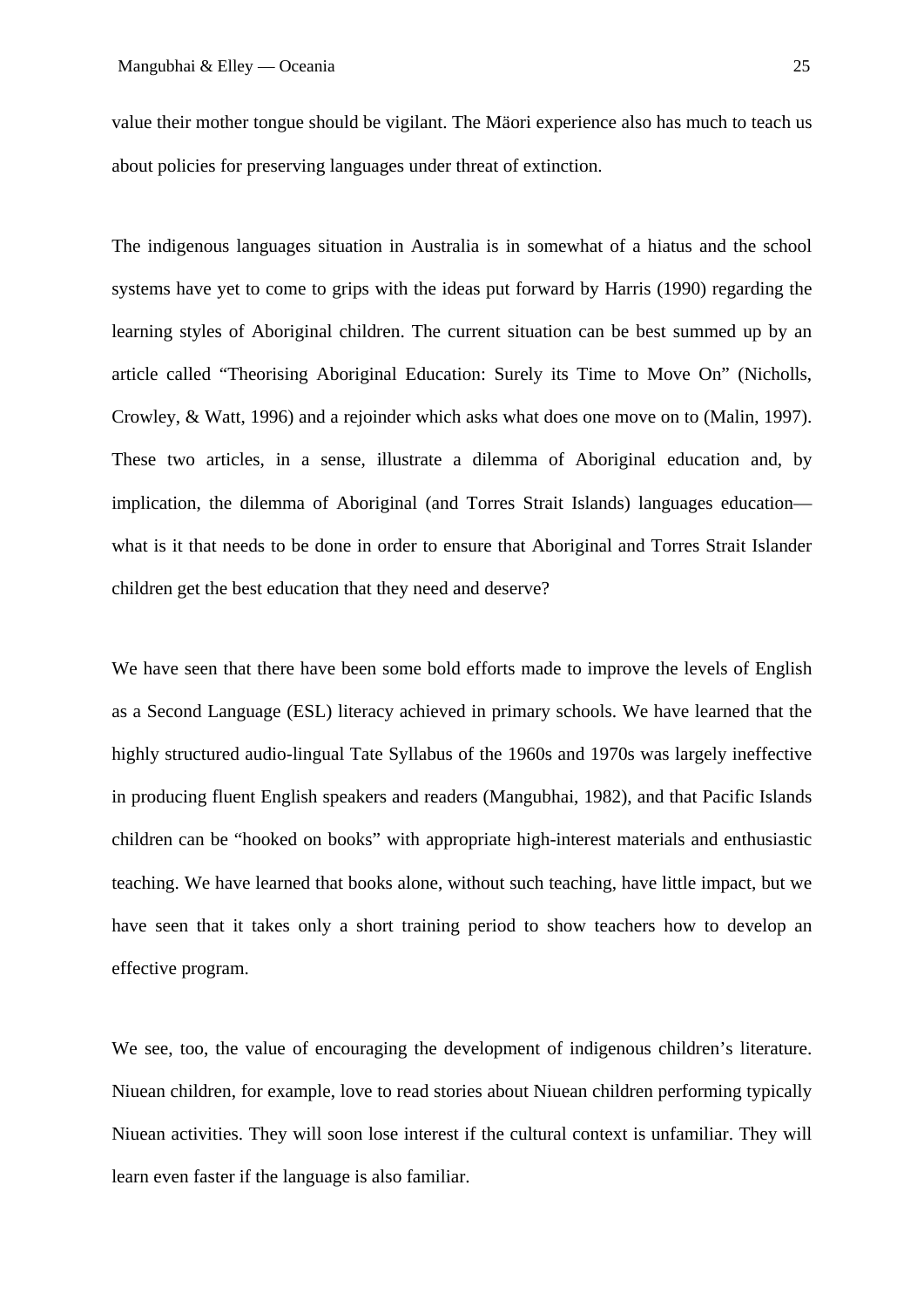It is clear to us that one of the major reasons that only limited forms of literacy are evident in the South Pacific is that only certain literate behaviours have been incorporated into the social and cultural lives of the people. Reading God's word was relatively quickly adopted by the cultures because they represented another form of behavior which was analogous to the oral behavior of the traditional "priests" (see Kulick & Stroud, 1993). Other forms of literate behavior have not found similar analogues in the oral Pacific cultures. In the smallness of the village settings social obligations and the open nature of housing provide few incentives for reading for private purposes.

Another reason that more developed literacy is not widespread in the Pacific is the relative distance of some of the smaller islands from the seat of administration and the concentration of population. Printed matter is not easily available and therefore print plays a relatively limited role in comparison with, say, the radio. This is yet another characteristic of the rural/urban divide that is becoming increasingly marked in the islands.

In the Melanesian part of the Pacific a key issue revolves around the question of which should be the language of initial literacy. While not all the Melanesian languages have materials written in them, those languages with substantial numbers of speakers do, and they can be used in the early primary school (Crowley & Lynch, 1985). The lingua franca in these countries is a pidgin, but there is a reluctance to teach early literacy in such languages. By default, many children begin to acquire literacy through their second language, English or French, a language in which they have no, or extremely limited, proficiency thereby making the acquisition of reading more difficult.

Literacy achievement levels still leave much to be desired throughout the Pacific Island nations. However, just as universal education in the eastern part of the Pacific has largely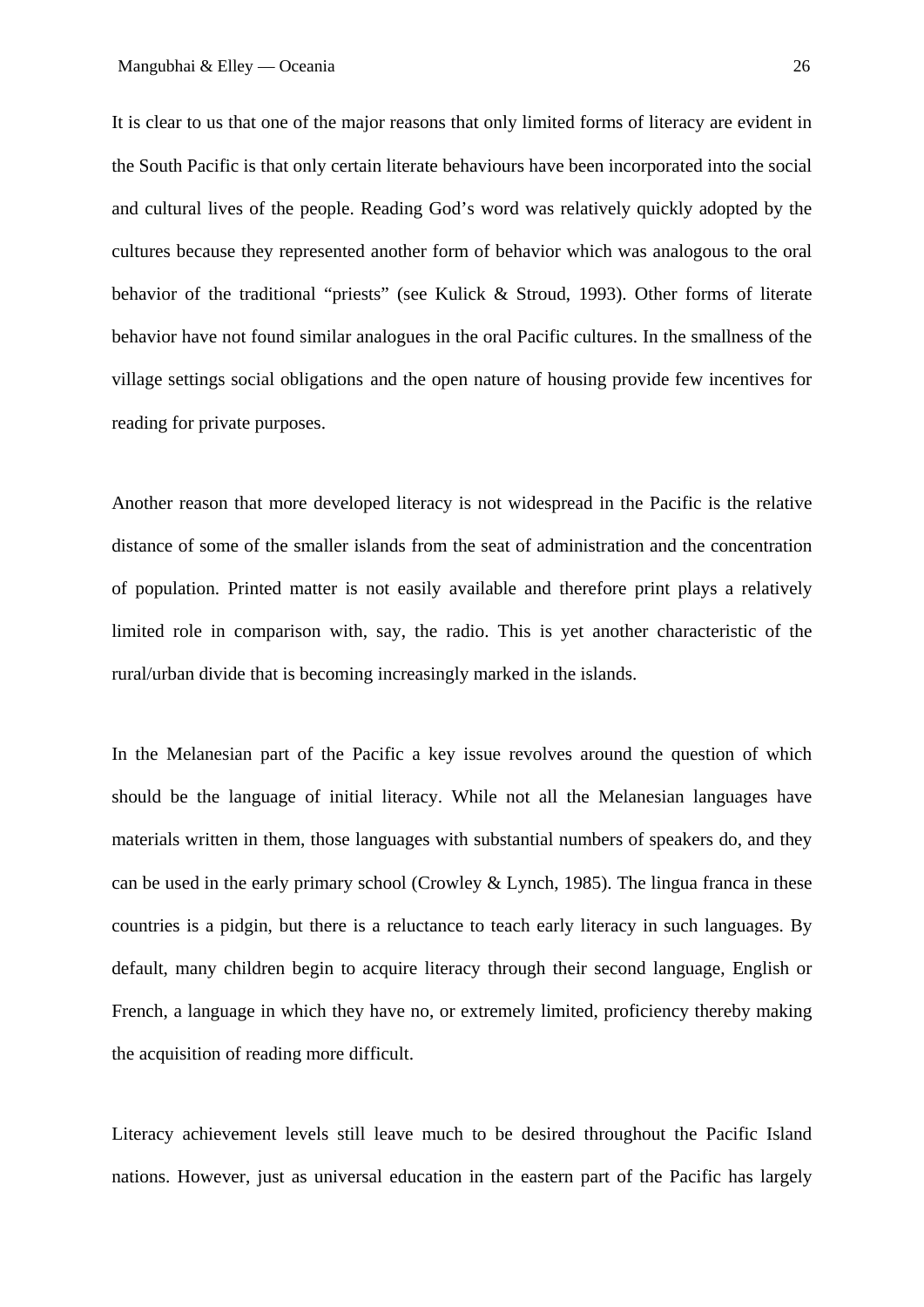eradicated absolute illiteracy, so greater access to education in the western part of the Pacific should produce a similar situation. In the short-term, however, such an expansion will continue to require considerable outside assistance in the form of regular funding, insightful consultants, and dedicated teachers. Only then will Oceania's literary voices be heard abroad.

# **References**

Ashton-Warner, S. (1963). *Teacher.* New York: Bantam Books.

- Benton, R. A. (1979). Who speaks Maori in New Zealand? *SET: Research Information for Teachers, No. 1 (Item 6)*. Wellington, New Zealand: New Zealand Council for Educational Research.
- Bole, F. (1972). *The possible conflicts which may arise as a result of individual expectations and communal demands.* Occasional Paper No. 8. Suva, Fiji: The University of the South Pacific, School of Education.
- Byrne B., & Fielding-Barnsley, R. (1995). Evaluation of a programme to teach phonemic awareness to young children. *Journal of Educational Psychology*, *87*, 488–503.
- Cambourne, B. (1988). *The whole story*. Sydney: Ashton Scholastic.
- Clay, M. M. (1972). *Reading: The patterning of complex behaviour.* Auckland: Heinemann.
- Clay, M. M. (1991). *Becoming literate: The construction of inner control.* Auckland: Heinemann.
- Crowley, T. (2000). The language situation in Vanuatu. *Current Issues in Language Planning*, *1*(1), 47–86.
- Crowley, T., & Lynch, J. (1985). *Language development in Melanesia*. Vila, Vanuatu: The University of the South Pacific, Pacific Languages Unit.
- De'Ath, P. (2001). The Niue literacy experiment. *International Journal for Educational Research, 35,* 137–146.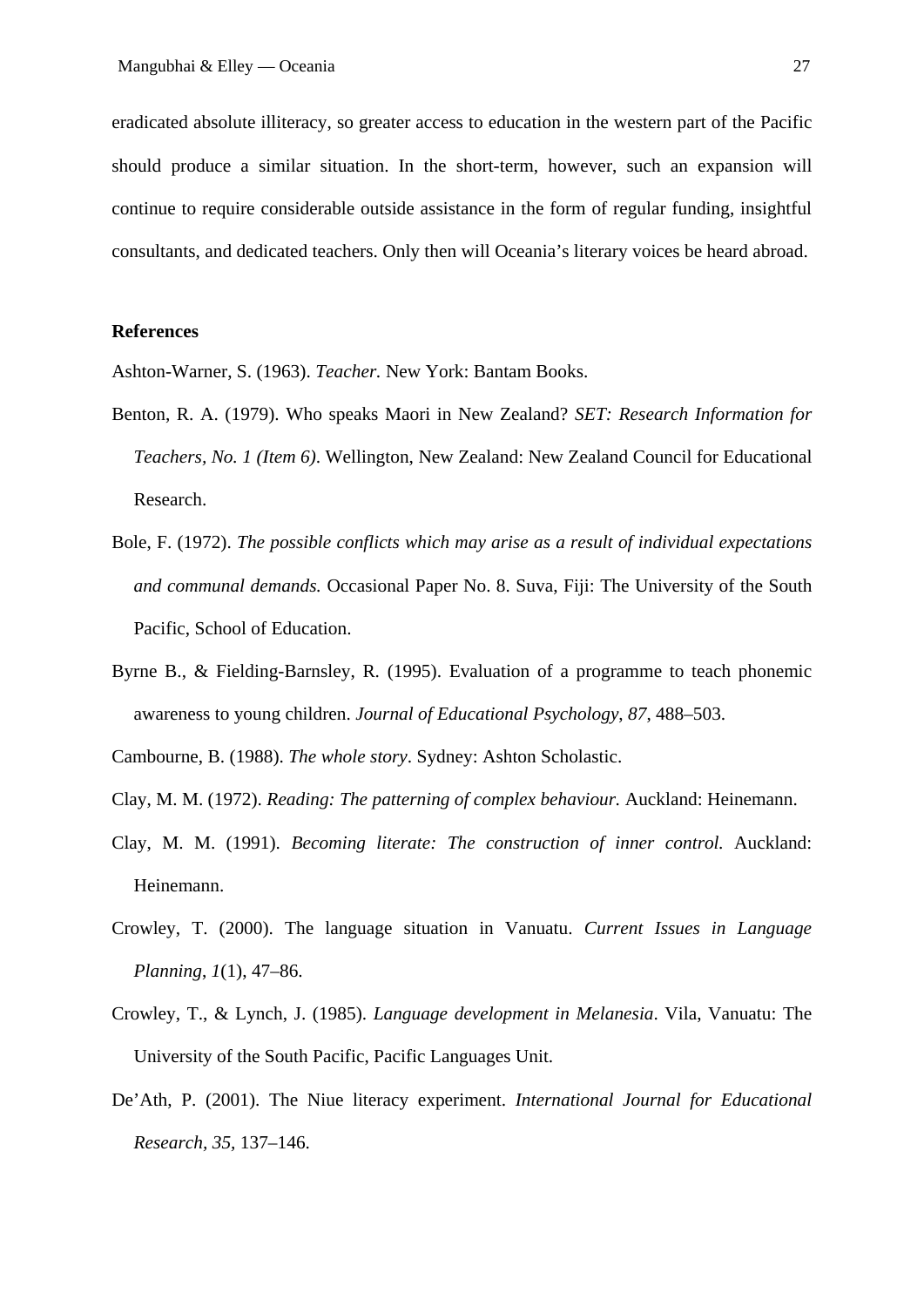- Department of Education (1963). *Ready to read*. Wellington, New Zealand: School Publications.
- Elley, W. B. (1980). A comparison of "content-interest" and "structuralist" reading programmes in Niue primary schools. *New Zealand Journal of Educational Studies, 15(1*), 39–53.
- Elley, W. B. (1992). *How in the world do students read?* The Hague, The Netherlands: International Association for the Evaluation of Educational Achievement.
- Elley, W. B., & Mangubhai, F. (1979). Research project on reading in Fiji. *Fiji English Teachers' Journal*, *15*, 1–7. Reprinted in *Fiji Library Association Journal*, *2*, 32–40.
- Elley, W. B., & Mangubhai, F. (1983). The impact of reading on second language learning. *Reading Research Quarterly, 9,* 53–67.
- Elley, W. B., Singh, G., & Elder, H. (2000). *Report of an evaluation of an English literacy programme in primary schools in Fiji.* Suva, Fiji: The University of the South Pacific, Institute of Education.
- Elley, W. B., Singh, G., & Lumelume, S. (1999). *Report on an evaluation of Samoa literacy programme in primary schools.* Suva, Fiji: The University of the South Pacific, Institute of Education.
- Fairburn-Dunlop, P. (2000). Pacific women and lifelong education. *Directions, 22*(1)*,* 70–84.
- Fawcett, A. J., Nicolson, R. I., Moss, H., & Nicolson, M. K. (2001). Effectiveness of reading intervention in junior school. *Educational Psychology, 21,* 299–312.
- Freebody, P., Muspratt, S., & Luke, A. (Eds.) (1995). *Constructing critical literacies*. Crosskill, NJ: Hampton Press.
- Gadd, M., & Elley, W. B. (2003). Improving English literacy in Tonga's primary schools. In E. Coxon & A. M. Taufe'ulungaki (Eds.), *Global/local intersections: Researching the*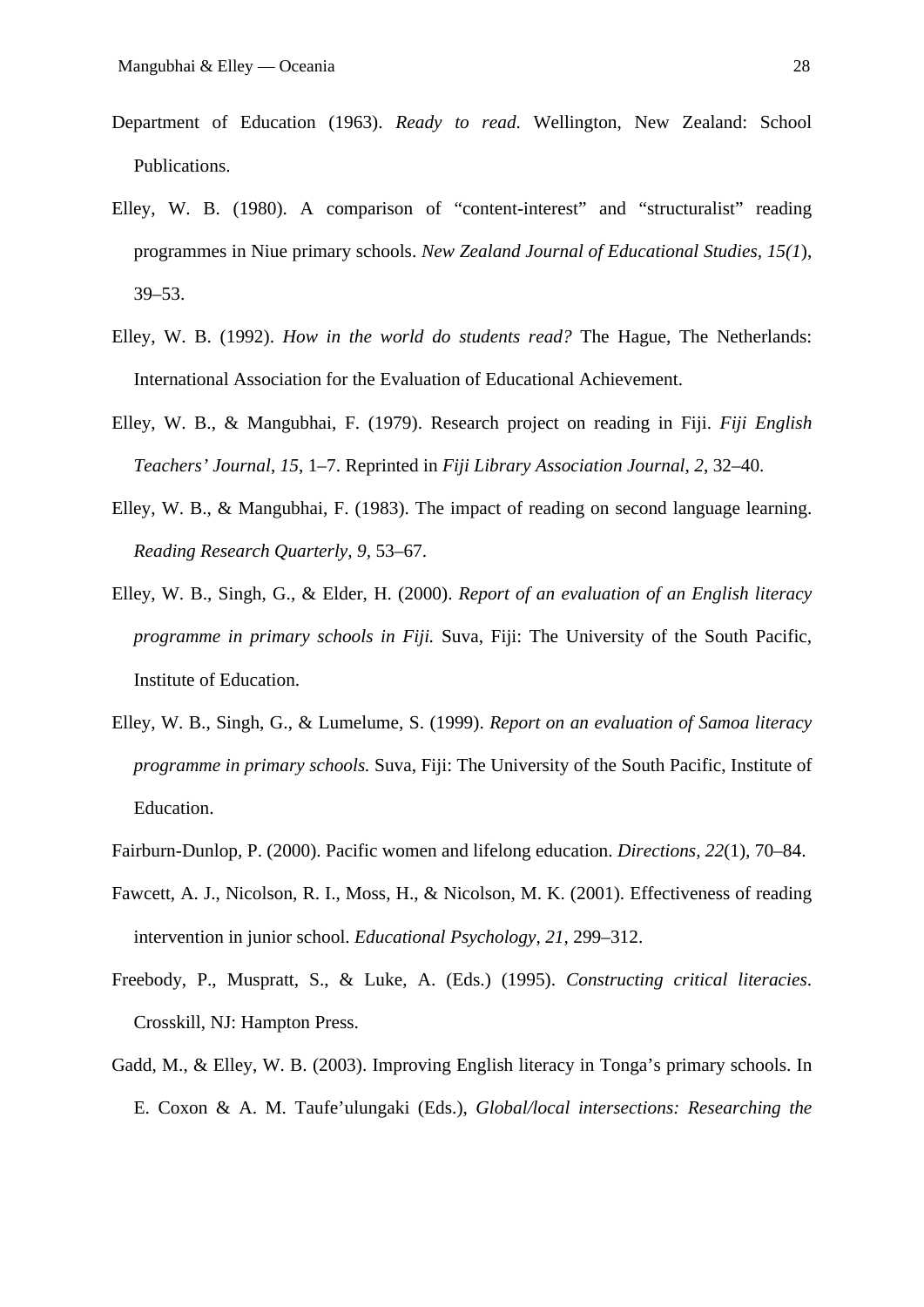*delivery of aid to Pacific education* (pp. 101–117*).* Auckland: University of Auckland, Research Unit of Pacific Education.

Geraghty, P. (1984). Language policy in Fiji and Rotuma. Duivosavosa: Fiji's languages— Their use and their future*. Fiji Museum Bulletin, 8*, 32–84.

Harris, S. (1990). *Two-way Aboriginal schooling*. Canberra: Aboriginal Studies Press.

Henson, N. (1991). *Reading in the middle and upper primary school.* Wellington, New Zealand: Ministry of Education.

Holdaway, D. (1979). *The foundations of literacy*. Auckland: Ashton Scholastic.

- Institute of Education (2000). *Annual report*. Suva, Fiji: The University of the South Pacific, Institute of Education.
- Kidston, P., & Elkins, J. (1992). Australia. In J. Hladczuk & W. Eller (Eds.), *International handbook of reading education* (pp. 1–24)*.* London: Greenwood Press.
- Kulick, D., & Stroud, C. (1993). Conceptions and uses of literacy in a Papua New Guinean village. In B. V. Street (Ed.), *The future of literacy in a changing world* (pp. 30–61). Cambridge, UK: Cambridge University Press.
- Lal, B. V. (1983). *Girmitiyas: The origins of the Fiji-Indians*. Canberra: Australian National University.
- Leónard, S. D. (1996). Vernacular languages and education in New Caledonia. In F. Mugler & J. Lynch (Eds.), *Pacific languages in education* (pp. 77–91). Suva, Fiji: The University of South Pacific, Institute of Pacific Studies.
- Long, D. (2001, December). Where are our Pacific voices? *Oceania Literacy News,* pp. 11– 16.
- Malin, M. (1997). Moving on to … What? Theorising Aboriginal education: A reply. *Education Australia, 35,* 6–9.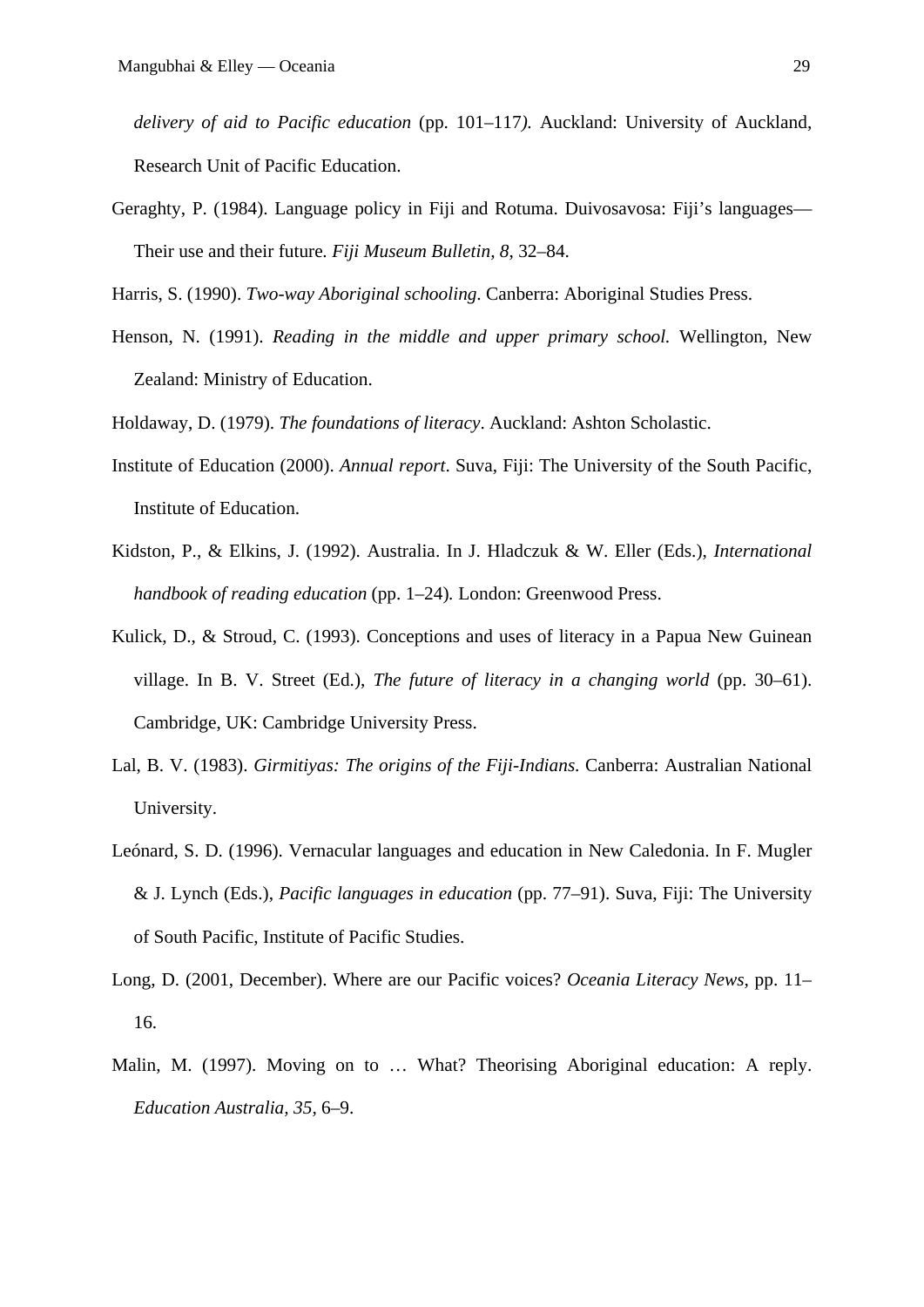- Mangubhai, F. (Ed.) (1982). *Report of the conference on English language teaching in the South Pacific in the 80s.* Suva, Fiji: The University of the South Pacific, Institute of Education.
- Mangubhai, F. (1984). Fiji. In R. M. Thomas & T. N. Postlethwaite (Eds.), *Schooling in the Pacific Islands* (pp. 167–201). Oxford: Pergamon Press.
- Mangubhai, F. (1987). Literacy in the South Pacific: Some multilingual and multiethnic issues. In D. A. Wagner (Ed.), *The future of literacy in a changing world* (pp. 186–206). Oxford: Pergamon Press.
- Mann, C. W. (1935). *Education in Fiji*. Melbourne: University Press.
- Matthewson, C. (1994). Distance beyond measure: A view from and of the Pacific. *Directions, 16*(2), 29–35.
- McNaughton, S. (2002). *Meeting of minds.* Wellington, New Zealand: Learning Media.
- Mugler, F. (1996). The language situation in Fiji. In F. Mugler & J. Lynch (Eds.), *Pacific languages in education* (pp. 273–286). Suva, Fiji: The University of South Pacific, Institute of Pacific Studies.
- Mugler, F., & Lynch, J. (1996). Language and education in the Pacific. In F. Mugler & J. Lynch (Eds.), *Pacific languages in education* (pp. 1–9). Suva, Fiji: The University of South Pacific, Institute of Pacific Studies.
- *National Report on Schooling* (1999). Canberra: Ministerial Council on Education, Employment, Training & Youth Affairs.
- Nicholls, C. (2001). Reconciled to what? Reconciliation and the Northern Territory bilingual education program, 1973-1998. In J. Lo Bianco & R. Wickert (Eds.), *Australian policy activism in language and literacy* (pp. 325–341). Melbourne: Language Australia.
- Nicholls, C., Crowley, V., & Watt, R. (1996). Theorising Aboriginal education: Surely it's time to move on. *Education Australia, 33,* 6–9.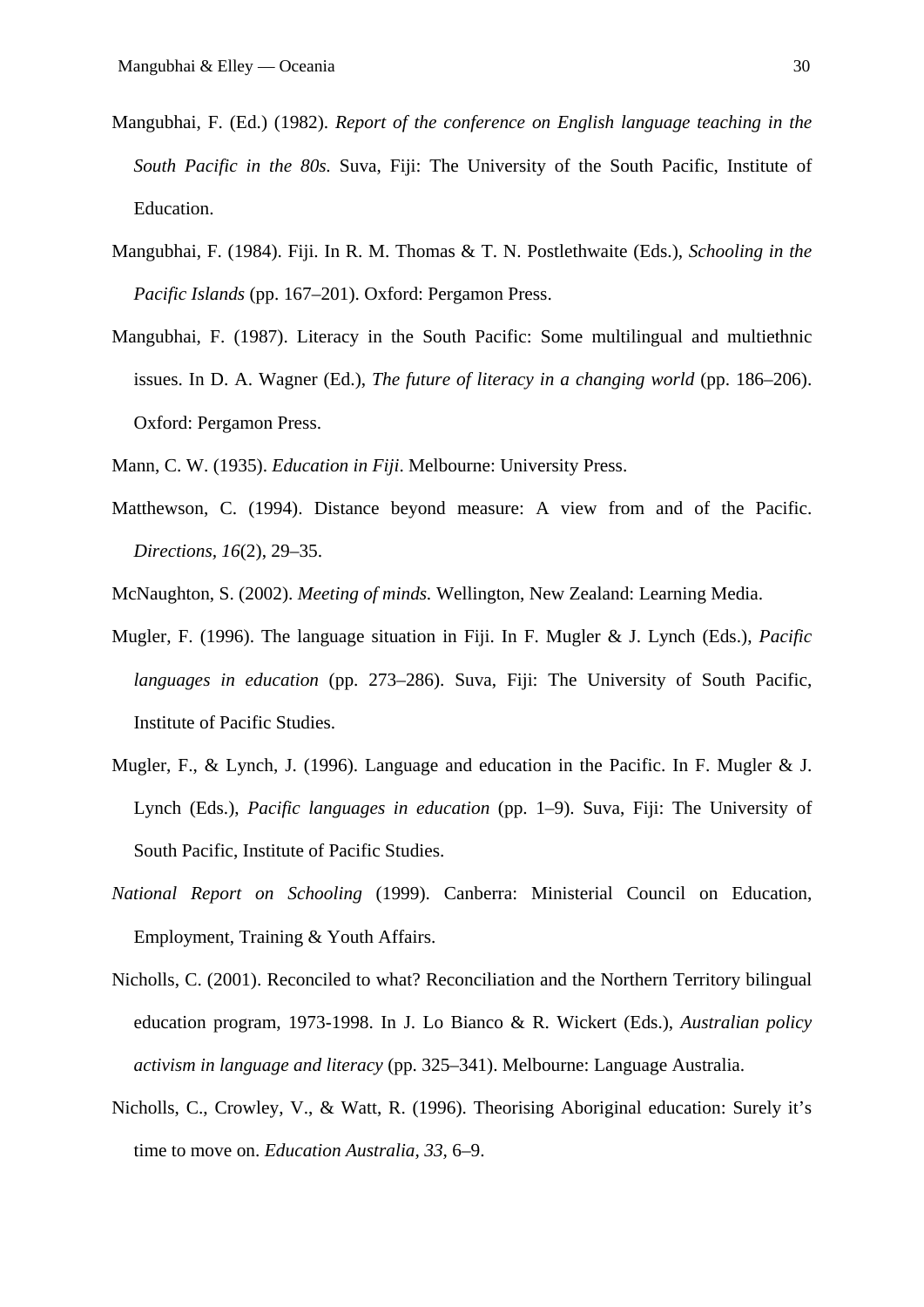- Nicholson, T. (1999). Literacy in the family and society. In G. B. Thompson & T. Nicholson (Eds.), *Learning to read: Beyond phonics and whole language* (pp. 1–22)*.* New York: Teachers College Press.
- Organisation of Economic Cooperation and Development (2001). *Programme for International Student Assessment (PISA): Knowledge and skills for life.* Paris: Author.
- Price, H. (2000). *Lo! I am on an ox: Teaching reading in New Zealand, 1877 to 2000*. Wellington, New Zealand: Gondwanaland Press.

*Report on Education in Fiji* (1955). Suva, Fiji: Government Printer.

*Report of the Fiji Education Commission* (1969). Suva, Fiji: Government Printer.

- Schütz A. J. (1972). *The languages of Fiji*. Oxford: Clarendon Press.
- Siegel, J. (1996). *Vernacular education in the South Pacific* (Vol. 45). Canberra: Commonwealth of Australia.
- Siegel, J. (1997). Formal vs. non-formal vernacular education: The education reform in Papua New Guinea. *Journal of Multilingual and Multicultural Development, 18,* 206–222.
- Singh, G. (2001). Literacy impact studies in Solomon Islands and Vanuatu. *International Journal of Educational Research, 35,* 127–135
- Sperlich, W. B. (1995). Is Niuean an endangered language species? Results of a Niue schools language survey. *Directions, 17*(2), 37–55.
- Stephens, F. B. (1944). *Report on education in the colony of Fiji.* Fiji Legislative Council Paper 18/1944. Suva, Fiji: Government Printer.
- Swartz, S. L., & Klein, A. F. (Eds.) (1997). *Research in reading recovery*. Portsmouth, NH: Heinemann.
- Tate, G. M. (1971). *Oral English handbook.* Wellington, New Zealand: Reed Education.
- Taylor, N., & Alchin, R. (2001, December). The development of the Pacific Science Reading Series. *Oceania Literacy News,* pp. 2–9.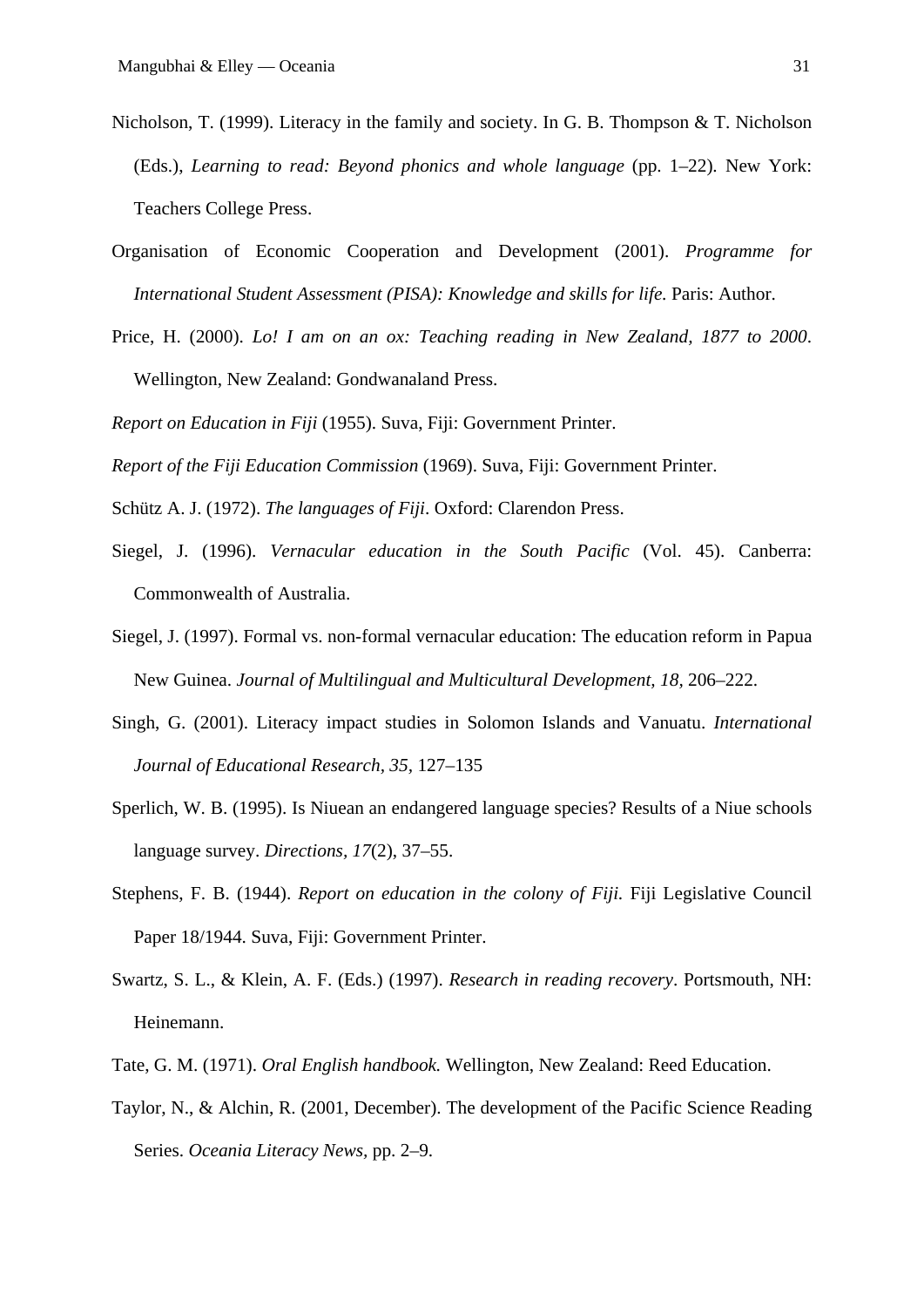- Thaman, R. R. (1993). Children and the future of the Pacific Islands: Improved childhood health and education as a basis for sustainable development. *Directions, 15*(1), 1–18.
- Thomas, R. M. (1984a). Tonga. In R. M. Thomas & T. N. Postlethwaite (Eds.), *Schooling in the Pacific Islands* (pp. 237–261). Oxford: Pergamon Press.
- Thomas, R. M. (1984b). American Samoa and Western Samoa. In R. M. Thomas & T. N. Postlethwaite (Eds.), *Schooling in the Pacific Islands* (pp. 203–235). Oxford: Pergamon Press.
- Thorndike, R. (1973). *Reading comprehension achievement in 15 countries.* Stockholm: Almquist & Wiksell.
- Tunmer, W. E., & Chapman, J. W. (1999). Teaching strategies for word identification. In G. B. Thompson & T. Nicholson (Eds.), *Learning to read: Beyond phonics and whole language* (pp. 74–102)*.* New York: Teachers College Press.
- Tyron, D. T. (1988). *Illiteracy in Melanesia: A preliminary report*. Canberra: Australian National University, Research School of Pacific Studies.
- UNESCO (1996). *Training course on children's book publishing in the South Pacific.* Tokyo: Asia/Pacific Cultural Centre for UNESCO.
- UNESCO (1997). *Statistical Yearbook for Asia and the Pacific*. Bangkok: Economic and Social Commission for Asia and the Pacific.
- United Nations Development Programme. (1999). *Pacific human development report.* Suva, Fiji: Author.
- van Kraayenoord, C. E., & Paris, S. G. (1994). Literacy instruction in Australian primary schools. *The Reading Teacher, 48,* 218–228.
- Wagemaker, H. (1993). *Achievement in reading literacy.* Wellington, New Zealand: Ministry of Education.